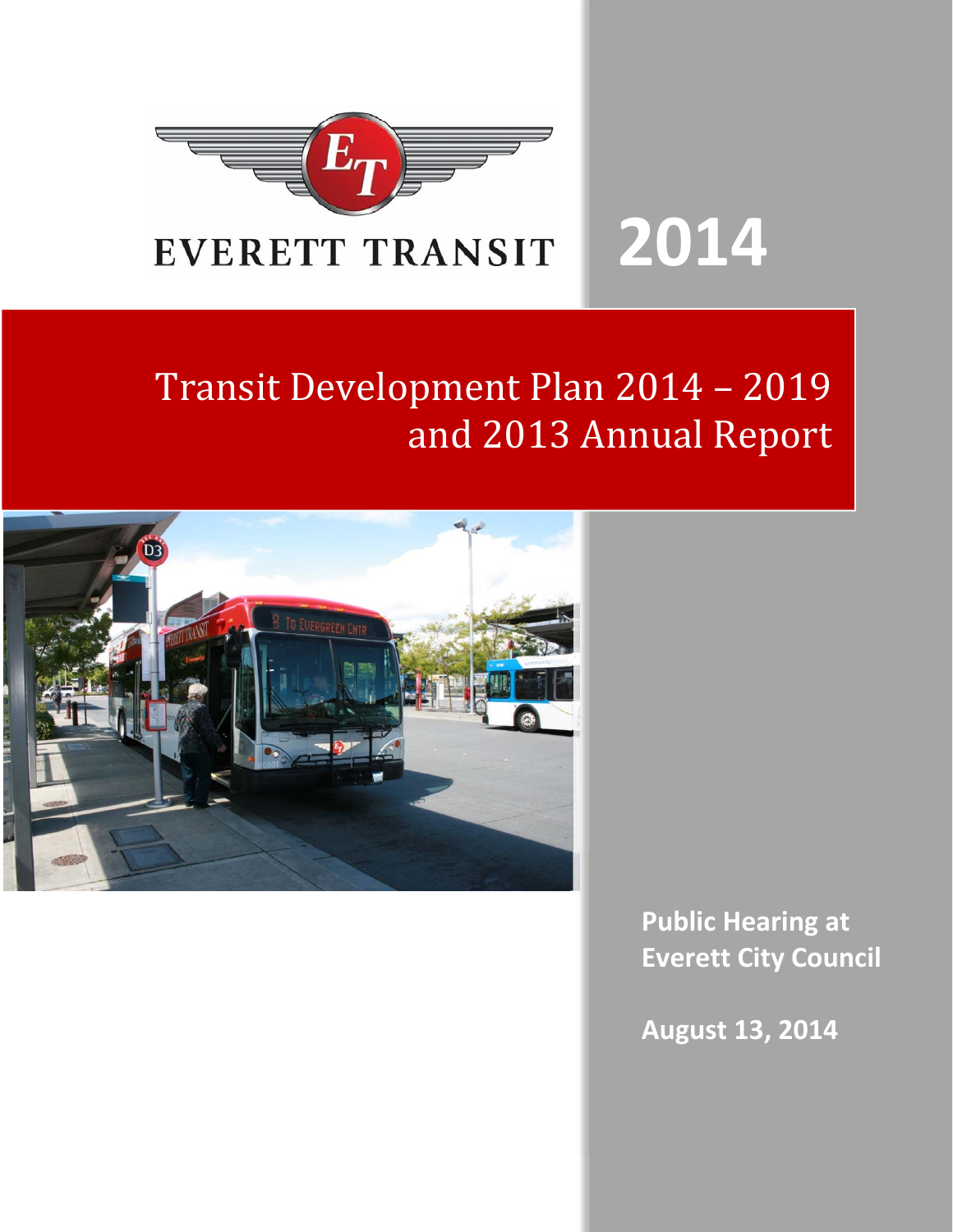## **Table of Contents**

| <b>Section</b> | <b>Title</b>                                             | Page |
|----------------|----------------------------------------------------------|------|
| I:             |                                                          |      |
| II:            |                                                          |      |
| III:           |                                                          |      |
| IV:            |                                                          |      |
| V:             |                                                          |      |
| VI:            |                                                          |      |
| VII:           |                                                          |      |
| VIII:          |                                                          |      |
| IX:            |                                                          |      |
| Х:             | Operating & Capital Revenue and Expenditures 2013-201910 |      |
|                |                                                          |      |
|                |                                                          |      |
|                |                                                          |      |
|                |                                                          |      |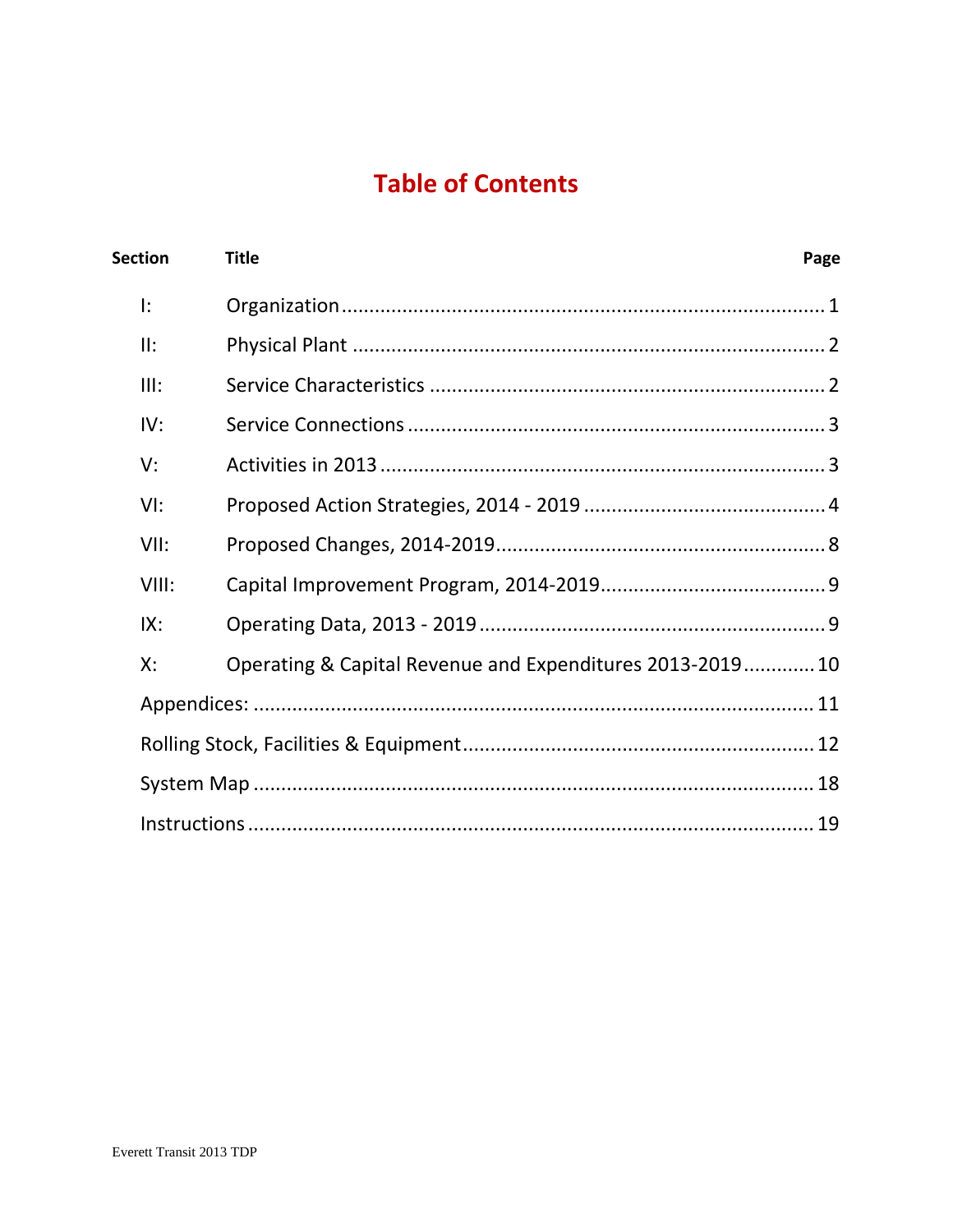## **Section I: Organization**

Everett Transit is a municipally owned and operated transit system.

| Department:              | <b>Transportation Services</b>                                    |
|--------------------------|-------------------------------------------------------------------|
| Divisions:               | <b>Transit and Motor Vehicles</b>                                 |
| <b>Transit Sections:</b> | Administration, Transportation Services, Finance, Everett Station |

The Mayor is the Chief Operating Officer of the City of Everett. The Transportation Services Director is part of the Mayor's senior management team.

The Transportation Services section encompasses daily operations and support functions to daily operations. It also includes services to external customers such as Commute Trip Reduction (CTR).

The Everett Municipal Code gives the Mayor the authority to modify service and adjust schedules. The Everett City Council has the authority to establish fares and recommend tax rates, subject to voter approval.

As of January 2014, the Transit Division employed 145 full time equivalents allocated to the following sections:

Fixed Route: 107 Demand Response: 38

The Organization Chart below depicts the staffing levels and distribution for Everett Transit as of January 2014.

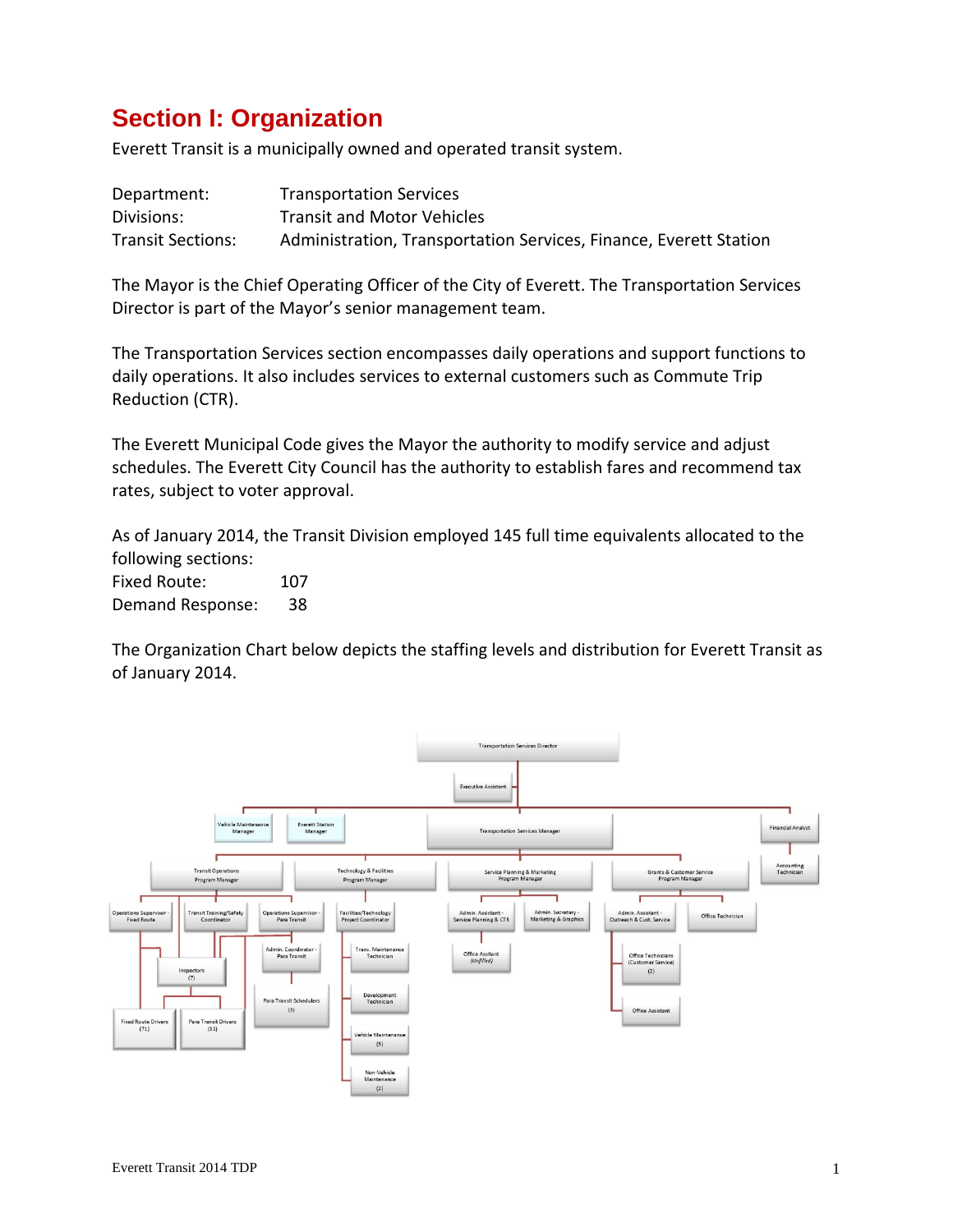## **Section II: Physical Plant**

Everett Transit (ET) has the following office and facility locations:

Administrative Offices 3225 Cedar Street Everett, WA 98201

Everett Station

Maintenance Facilities 3227 Cedar Street Everett, WA 98201

3201 Smith Avenue Everett, WA 98201

College Station 2200 Tower Street Everett, WA 98201 North Operations Base 2911 California Avenue Everett, WA 98201

Mall Station 1330 SE Everett Mall Way Everett, WA 98204

In addition to the administrative and maintenance facilities, Everett Transit owns and administers a regional multi‐modal transportation and employment service center known as Everett Station. Please reference the appendix for a list of Everett Transit's revenue vehicles, equipment, and facilities.

## **Section III: Service Characteristics**

As of December 31, 2013, Everett Transit provided fixed route service on thirteen routes and corresponding paratransit service. The major route layover/destination areas are near the Everett Community College in North Everett; Everett Station, the Central Business District; and the Everett Mall in South Everett. Reference the appendix to view a system map depicting the entire Everett Transit service area.

Most regular routes operate seven days per week and on many holidays*.* Monday through Friday routes serve the Boeing Plant, the business parks, and the Mukilteo Ferry. System headways vary between 20 and 60 minutes on weekdays and between 30 and 60 minutes on Saturday and Sunday. The span of service is generally from 4:30 a.m. to 11:30 p.m. on weekdays and from 7 a.m. to 10 p.m. on Saturdays and Sundays.

### **Everett Transit Fare Structure per Boarding (effective January 1, 2014):**

| Para Transit, ADA or age 65 and over (Demand Responsive Service)\$1.00 |  |
|------------------------------------------------------------------------|--|

### **Everett Transit Fares for Monthly Passes and Ticket Books:**

- ORCA cards may be used to load monthly passes and/or dollar value for fare payment.
- Fixed route ticket books are available only to social services agencies for either youth or full fare.
- Paratransit ticket books and monthly passes are available to eligible customers for use on ET paratransit vans, but are also accepted on ET fixed route buses.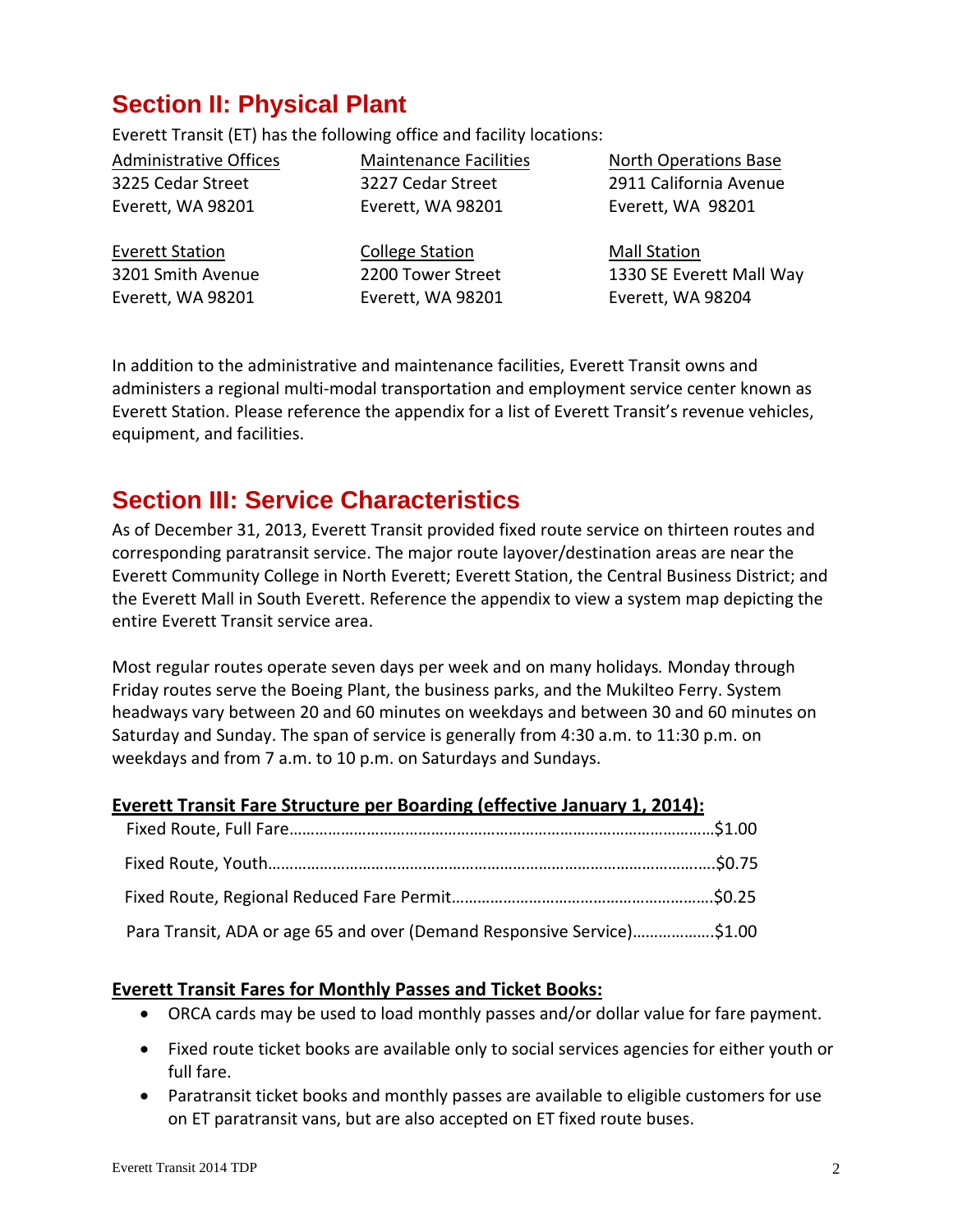## **Section IV: Service Connections**

Everett Transit provides service to the following major destinations/areas:

- <sup>−</sup> Everett Community College
- <sup>−</sup> Everett Mall
- <sup>−</sup> Naval Station Everett
- <sup>−</sup> Boeing Everett Plant
- <sup>−</sup> Amtrak at Everett Station
- <sup>−</sup> Greyhound at Everett Station
- <sup>−</sup> Everett Central Business District
- <sup>−</sup> Everett Station Park and Ride
- <sup>−</sup> Everett Clinic
- <sup>−</sup> Mukilteo Ferry Dock
- <sup>−</sup> Providence Hospitals
- <sup>−</sup> Everett Public Libraries
- <sup>−</sup> Everett Group Health Cooperative
- <sup>−</sup> Everett Senior Center
- <sup>−</sup> Eastmont Park and Ride
- <sup>−</sup> WA State DSHS/Employment Security
- <sup>−</sup> South Everett Freeway Station
- <sup>−</sup> Mariner Park and Ride
- <sup>−</sup> Social Security Office
- <sup>−</sup> Everett Marina
- <sup>−</sup> Silver Lake Park
- <sup>−</sup> Forest Park
- <sup>−</sup> Legion Park
- <sup>−</sup> Cascade High School
- <sup>−</sup> Everett High School
- <sup>−</sup> Sequoia High School
- <sup>−</sup> Everett Gospel Mission
- <sup>−</sup> WorkSource Everett at Everett Station
- <sup>−</sup> Snohomish County Complex
- <sup>−</sup> Merrill Creek/Hardeson Business Area

Numerous common bus stops are shared with Sound Transit, the regional system, and Community Transit, the countywide system, within our city limits. ET also connects in Mukilteo with the Washington State Ferry (WSF) system's service between Mukilteo and Clinton.

### **Section V: Activities in 2013**

Several major activities were continued in 2013. At the regional level, significant staff time was dedicated to the coordination of activities with Sound Transit's regional express transit service, Community Transit's BRT Swift service and with regional paratransit service providers. Resources were committed to numerous interagency committees on planning, fares, marketing, accessibility, and customer service issues for the bus routes connecting Everett with the Puget Sound region.

Took delivery of seven low‐floor, 40‐foot, heavy‐duty hybrid replacement fixed route buses and five paratransit replacement vehicles.

Installed five BigBelly, solar operated trash receptacles at College and Mall Stations; replaced four bus shelters, 28 benches and 35 trash receptacles throughout the service area.

Worked with engineering firm to achieve 30% Design for the Everett Station Parking Garage; completion of the Documented Categorical Exclusion (DCE) expected by the close of 2014. Final design and construction is not currently funded.

Design of latent signage for all Everett Transit bus stops and common stops with Sound Transit and Community Transit. Design included new graphics on flags and new toppers for easy identification by customers; production and installation to be completed in 2014.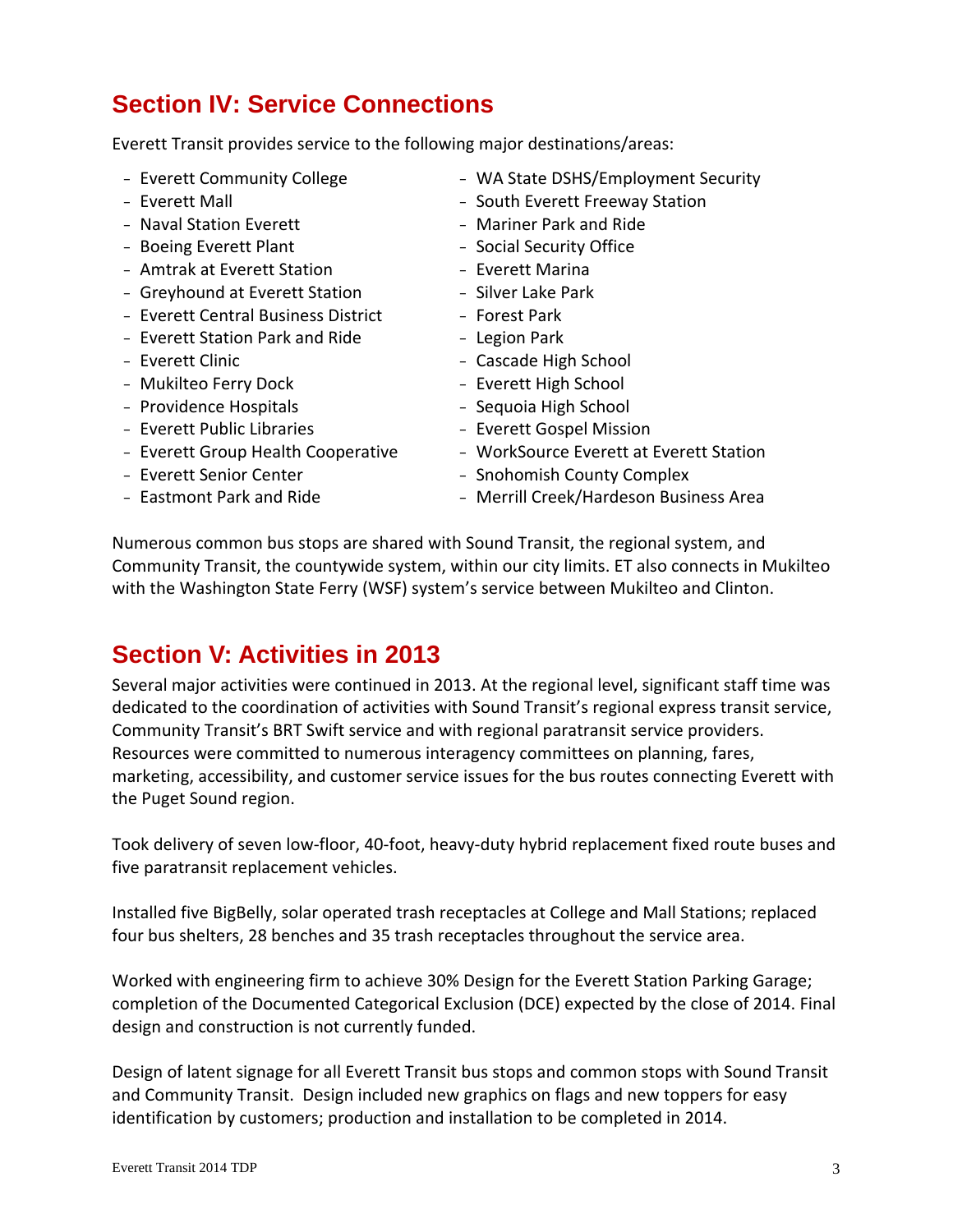Continued participation in the Washington State Department of Transportation EIS, site selection, and pre-design of the Mukilteo Multi-modal station. This multi-agency effort will lead to significantly improved bus, ferry, and train connections within the City of Mukilteo.

Testing and validation of all Integrated Transit Technology systems, on fixed route and paratransit vehicles, continues in 2013. These systems included automatic passenger counters, automated next stop announcements, and mobile data terminals.

Federal grant funded for Everett Station Preventive Maintenance projects.

Federal and state funding received for Preventive Maintenance of vehicle fleet.

### **Section VI: Proposed Action Strategies, 2014 - 2019**

For the 2014‐2019 time period, the following action strategies will be pursued to meet the five (5) State Policy Objectives listed below.

#### **1) Preserve existing public transportation service levels.**

- **a) Continue implementing strategic service adjustments.**
	- i) Monitor and modify, as necessary, during the short‐term, fixed route service to optimize service effectiveness and to operate within budget.
	- ii) Conduct daily boarding counts on fixed route service and institute supplemental monitoring measures. These counts will continue through 2015 in order to validate information gathered through the new automated passenger counting system.
	- iii) Evaluate performance indicators and institute appropriate modifications to the system to achieve established goals of service effectiveness and cost efficiency.
	- iv) Utilize public comments and information from public meetings to develop route and schedule changes for even greater customer service.
	- v) Continue validation of integrated technology systems including stop enunciators, Automatic Passenger Counters and Automatic Vehicle Locators on all fixed route vehicles.
	- vi) Continue coordination with Community Transit for both local and SWIFT (BRT) services.
- **b) Improve fixed route effectiveness by increasing boardings‐per‐revenue‐hour.**
	- i) Through the use of transit's boarding count database, identify those trips that have boardings that are below the system's average boardings‐per‐revenue‐hour.
	- ii) Evaluate those trips that are below the systems average boardings-per-revenuehour. Consider deleting or modifying those trips as appropriate.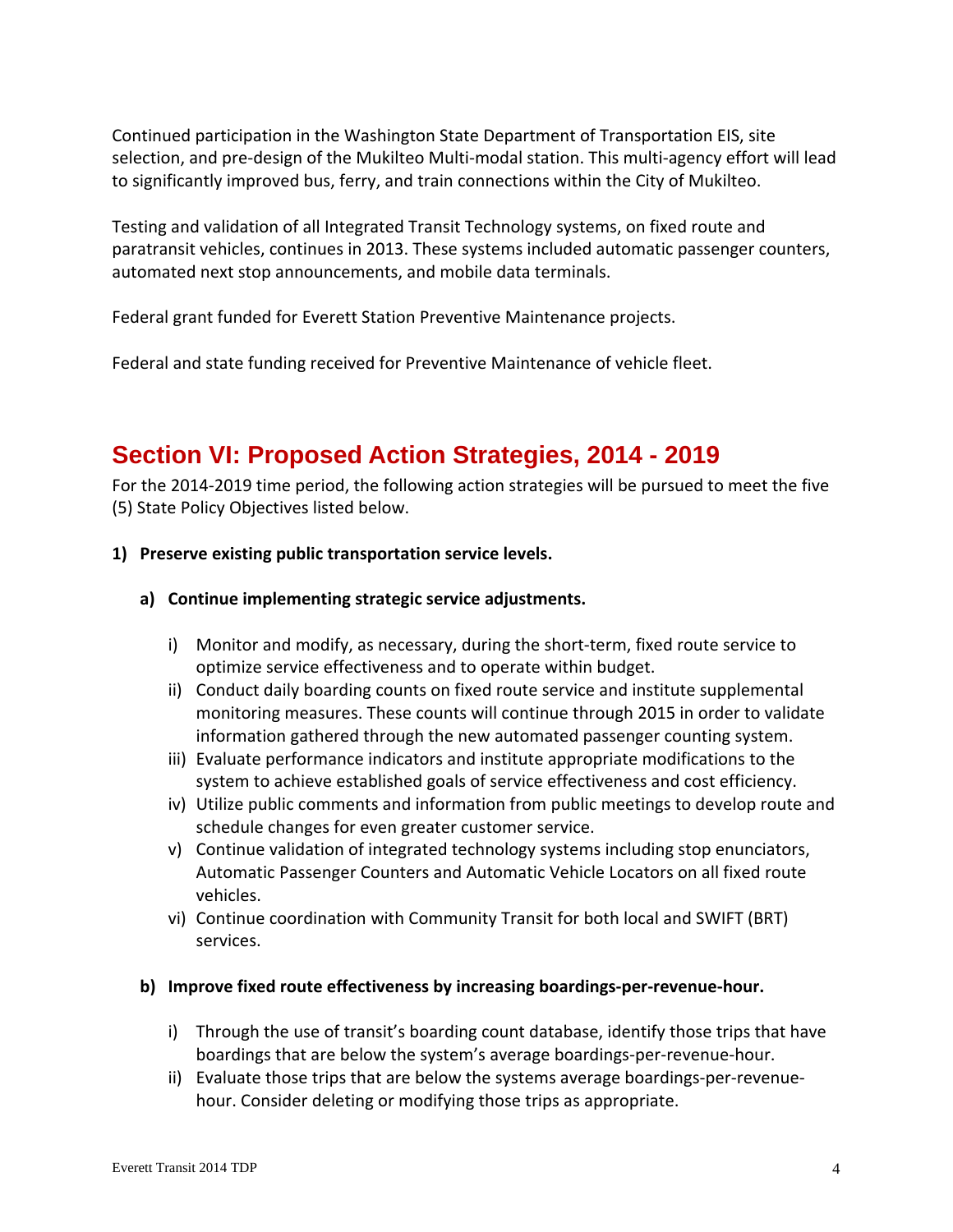- iii) Increase service to meet the demand on the routes/trips that have the potential to exceed the system's average boardings‐per‐revenue‐hour.
- iv) Develop target-marketing strategies based on ridership surveys that identify service enhancements or improvements in the delivery of service.

#### **c) Improve Customer Information.**

- i) Continue interagency schedule coordination, develop and update transit schedule booklets, and create timely information materials to improve communications with our customers.
- ii) Monitor and adjust how customer information is delivered with the computerization of telephone‐assisted information services and the periodic updating of the established Everett Transit website.
- iii) Continue to evaluate and modify the tracking and response system for customer comments.
- iv) Continue outreach to support non‐English speaking customers through ET's Limited English Proficiency Plan.
- v) Implement access to real‐time customer information as part of the Integrated Transit Technology System.
- vi) Develop a new website for better online customer experience, continue social media updates for event updates and rider alerts .

### **d) Increase community, customer, and employee involvement in the transit planning process.**

- i) Solicit customer input through public meetings, customer surveys, and transit fairs at employment sites affected by City's Commute Trip Reduction Ordinance.
- ii) Utilize automated scheduling system's Customer Comment module to assist in assessing customer requests for service.
- iii) Provide briefings and Transit updates to civic and community organizations and to neighborhood associations throughout the year upon request.
- iv) Continue to evaluate each customer request for service in a timely and fair manner.

### **e) Implement recommendations for continued service and routing enhancements through downtown Everett.**

- i) Maintain a public process for public comments on potential impacts to service in the downtown service area and take into consideration service provided by Everett Transit, Community Transit, and the regional service of Sound Transit.
- ii) Continue coordination and planning efforts with the Port of Everett for public transportation elements of the North Marina re‐development project including transportation links to downtown and Everett Station.
- iii) Participate in planning effort for the Washington State University developments next to the Everett Community College campus.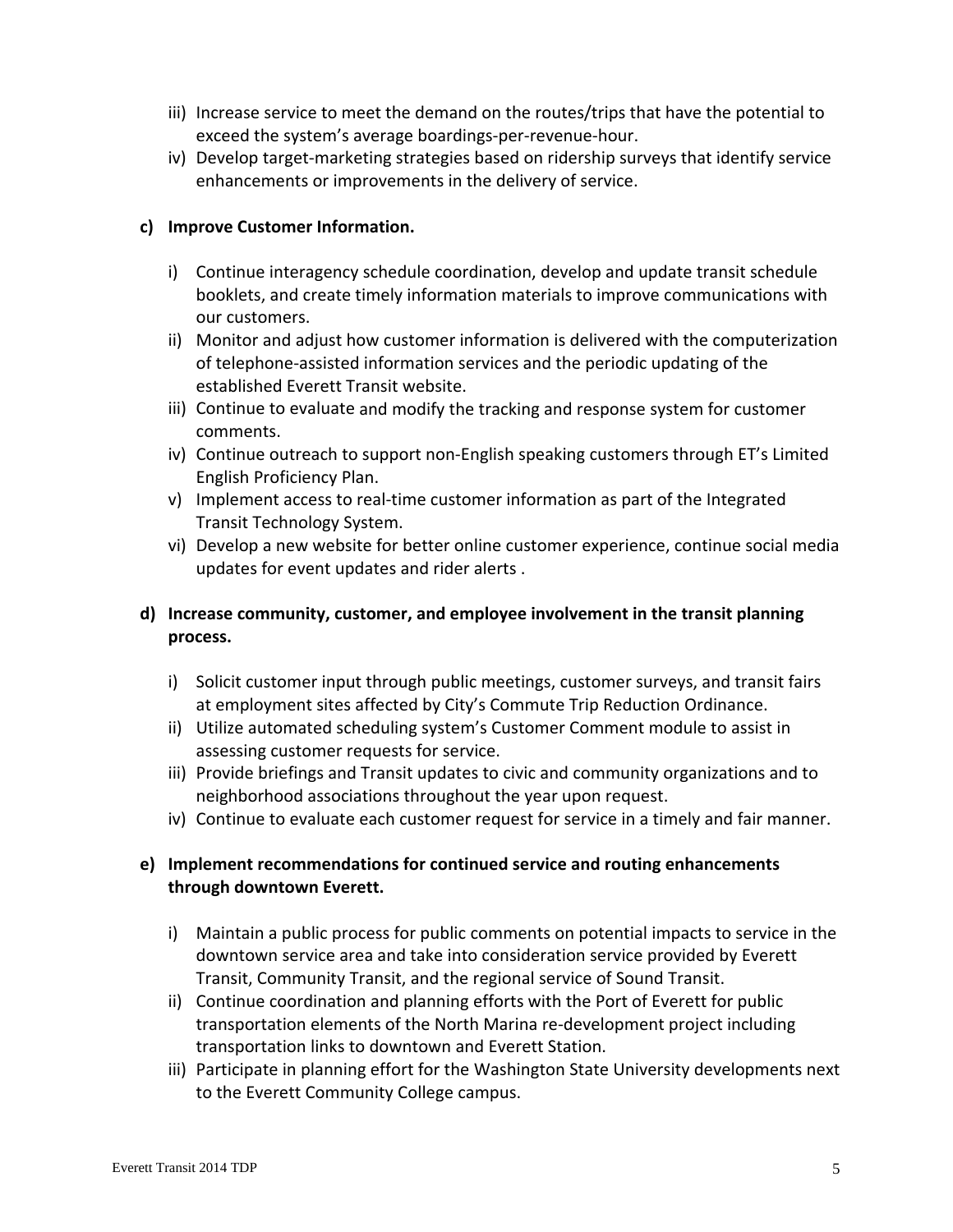#### **f) Utilize the City's GIS services for fixed route system analysis and transit facility improvements planning.**

- i) Continue to develop a GIS database of bus stops, facilities, and amenities for planning purposes.
- ii) Create and identify mapping layers to be used in: 1) delineating bus service on existing roadways; 2) bus stops and facilities/amenities; and 3) referencing of bus routes in the City for the purpose of land use permitting, roadway impacts, and other related activities.

#### **2) Preserve existing public transportation facilities and equipment.**

- a) Continue to use preventive maintenance in order to keep equipment and facilities in optimal condition.
- b) Replace aging fleet as funds become available. Between 2014 and 2019 approximately 20 fixed route vehicles and approximately 19 paratransit vehicles are due for replacement.
- c) In 2014, purchase four bus shelters, and install twenty simme seats and ten benches. ET will continue to replace and add shelters, benches, and trash receptacles as funds become available.
- d) In 2014, new bus stop signage will replace existing signage at all ET stops in the system.

### **3) Integrate public transportation services into a coordinated system linked by inter‐modal facilities.**

Continue support of the multi‐modal transportation center at Everett Station. Continue staff participation as managers of the Station's operations and maintenance contract and coordinators of transit, intercity bus, and rail services.

### **4) Public transportation providers will continue to meet ADA and state barrier‐free design regulations and improve mobility for the special needs population.**

- a) Continue to meet all the requirements of the ADA as it applies to fixed route and paratransit services.
- b) Provide all customer materials including schedule books and information brochures in alternative formats.
- c) Ensure all capital facilities and telecommunication equipment will meet ADA requirements.
- **5) Improve and develop urban public transportation services, facilities, and programs, including as options HCT, HOV lanes, and transportation demand management (TDM), to respond to growth and to meet local and regional economic development, congestion, energy and clean air objectives.**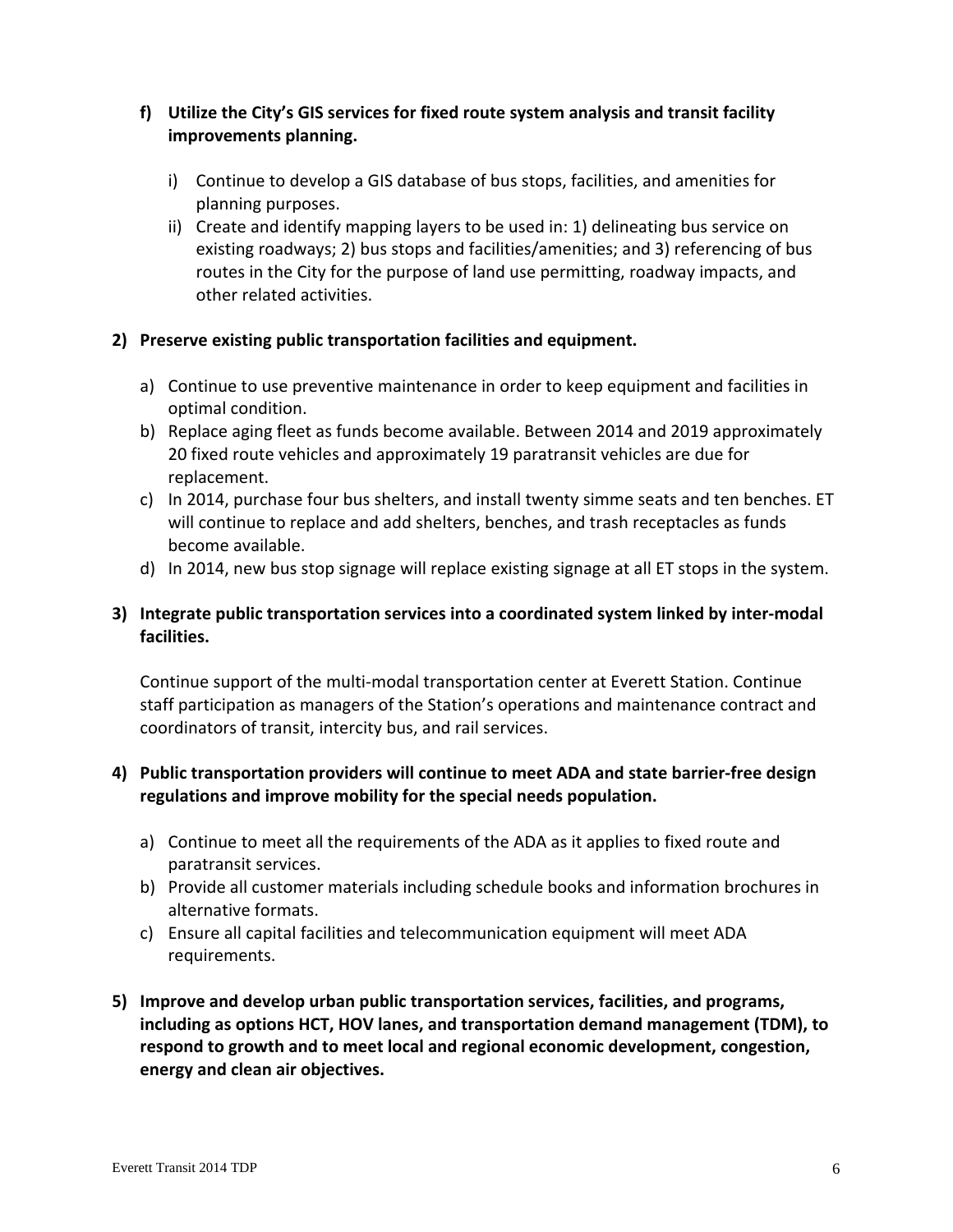Everett Transit continues to work with other Puget Sound transportation agencies in the following activities: Implementing smart card technology for fare payment; Completion of the Puget Sound core HOV lanes; Funding additional CTR efforts for employers implementing innovate trip reduction measures.

#### **a) Continue implementation of the State's Commute Trip Reduction (CTR) Law.**

- i) Evaluate and recommend modifications to affected employers' programs based on survey results, program reviews, and site visits.
- ii) Continue to support affected employers' efforts to reduce single occupant vehicle commute trips and vehicle miles traveled by employees. Coordinate program efforts with WSDOT, Snohomish County, and Community Transit.
- iii) As needed, update the City's existing CTR ordinance to reflect changes in state law and continue to participate in local, regional, and state efforts for training.
- iv) Pursue grant opportunities that allow for the expansion of TDM measures in the City.

### **b) Increase participation in the City's CTR program (MOVE).**

- i) Continue to promote the use of alternative modes of commuting by City employees.
- ii) Continue to implement the expansion of the MOVE program with a series of new transportation demand management promotional measures including but not limited to our in‐house customized ride‐matching system.
- iii) Update and distribute the MOVE program brochure to all City employees. Expand the MOVE program with additional marketing and promotions to targeted groups of employees that will increase the use of alternative modes of commuting.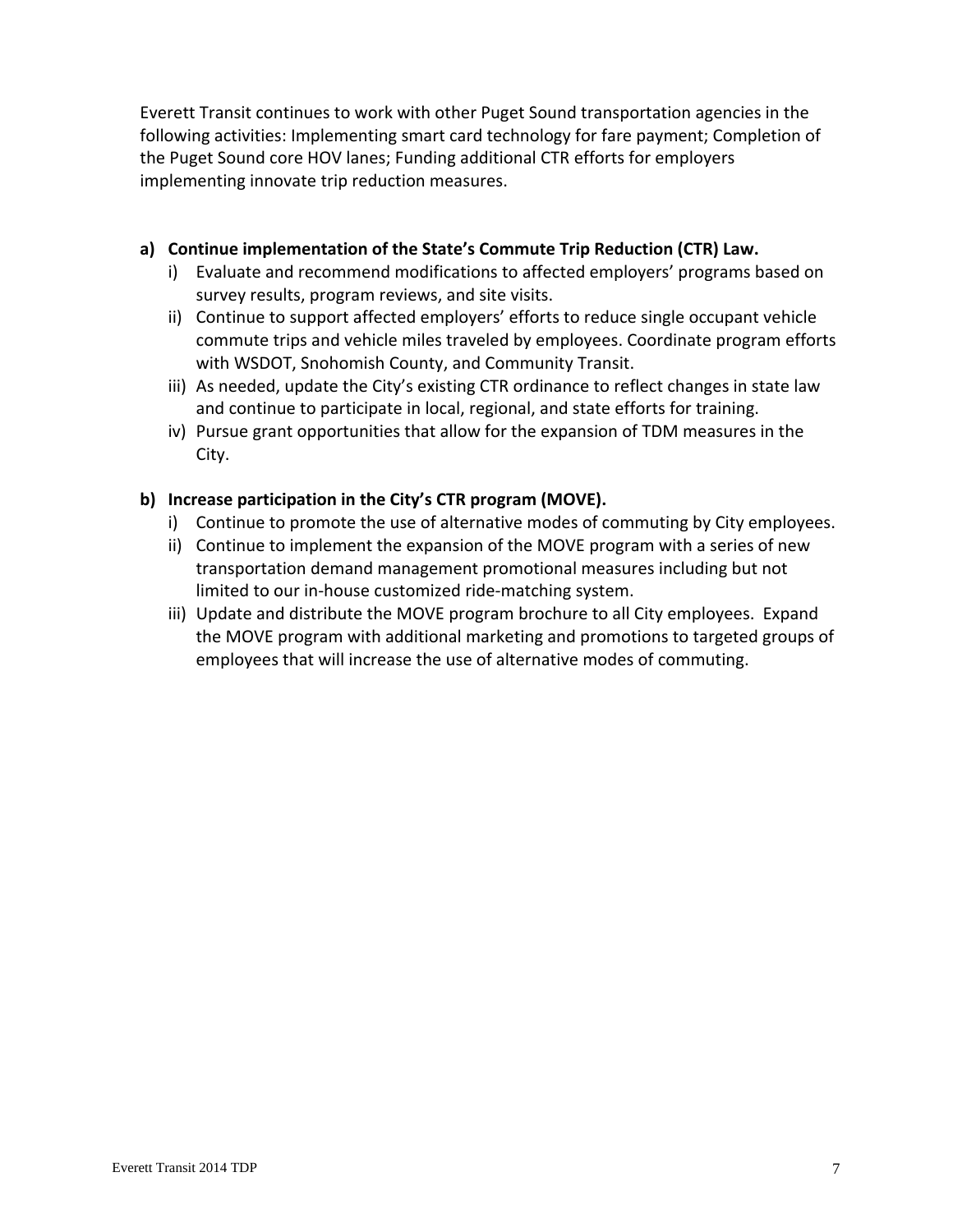# **Section VII: Proposed Changes, 2014-2019**

|                   | 2014                                                                                      |
|-------------------|-------------------------------------------------------------------------------------------|
|                   | Increase Fixed Route service by 285 revenue hours above 2013 levels.                      |
| <b>SERVICES</b>   | Increase Paratransit service by 471 revenue hours over 2013 levels.                       |
|                   | Replace all bus stop signs throughout the system. Purchase 4 bus shelters, and install 20 |
|                   | simme seats and 10 benches.                                                               |
| <b>FACILITIES</b> | Everett Station Preventative Maintenance: water intrusion repair, brick restoration and   |
|                   | resealing, emergency call station upgrade and repair, PA system repair and upgrade.       |
| <b>EQUIPMENT</b>  | No change.                                                                                |
|                   |                                                                                           |
|                   | 2015                                                                                      |
| <b>SERVICES</b>   | Reduce Fixed Route service by 5,008 revenue hours below 2014 levels.                      |
|                   | Increase Paratransit service by 476 revenue hours over 2014 levels.                       |
| <b>FACILITIES</b> | Everett Station Preventative Maintenance: resurface and restriping of parking lots, HVAC  |
|                   | repair, replace Electric Submeter Panel, replace glass in 19 bus shelters.                |
| <b>EQUIPMENT</b>  | No change.                                                                                |
|                   |                                                                                           |
|                   | 2016                                                                                      |
| <b>SERVICES</b>   | No change in Fixed Route service revenue hours.                                           |
|                   | Increase Paratransit service by 481 revenue hours over 2015 levels.                       |
| <b>FACILITIES</b> | Everett Station Preventative Maintenance: CCTV Replacement/upgrade.                       |
| <b>EQUIPMENT</b>  | Replace 6 Fixed Route buses.                                                              |
|                   |                                                                                           |
|                   | 2017                                                                                      |
| <b>SERVICES</b>   | No change in Fixed Route service revenue hours.                                           |
|                   | Increase Paratransit service by 486 revenue hours over 2016 levels.                       |
| <b>FACILITIES</b> | Everett Station Preventative Maintenance: carpet replacement (tenant and common           |
|                   | areas).                                                                                   |
| <b>EQUIPMENT</b>  | No change.                                                                                |
|                   |                                                                                           |
|                   | 2018                                                                                      |
| <b>SERVICES</b>   | No change in Fixed Route service revenue hours.                                           |
|                   | Increase Paratransit service by 490 revenue hours over 2017 levels.                       |
| <b>FACILITIES</b> | Everett Station Preventative Maintenance: building access management system               |
|                   | (security).                                                                               |
| <b>EQUIPMENT</b>  | Replace 3 Paratransit vehicles.                                                           |
|                   | 2019                                                                                      |
|                   | No change in Fixed Route service revenue hours.                                           |
| <b>SERVICES</b>   | Increase Paratransit service by 496 revenue hours over 2018 levels.                       |
| <b>FACILITIES</b> | No change.                                                                                |
| <b>EQUIPMENT</b>  | No change.                                                                                |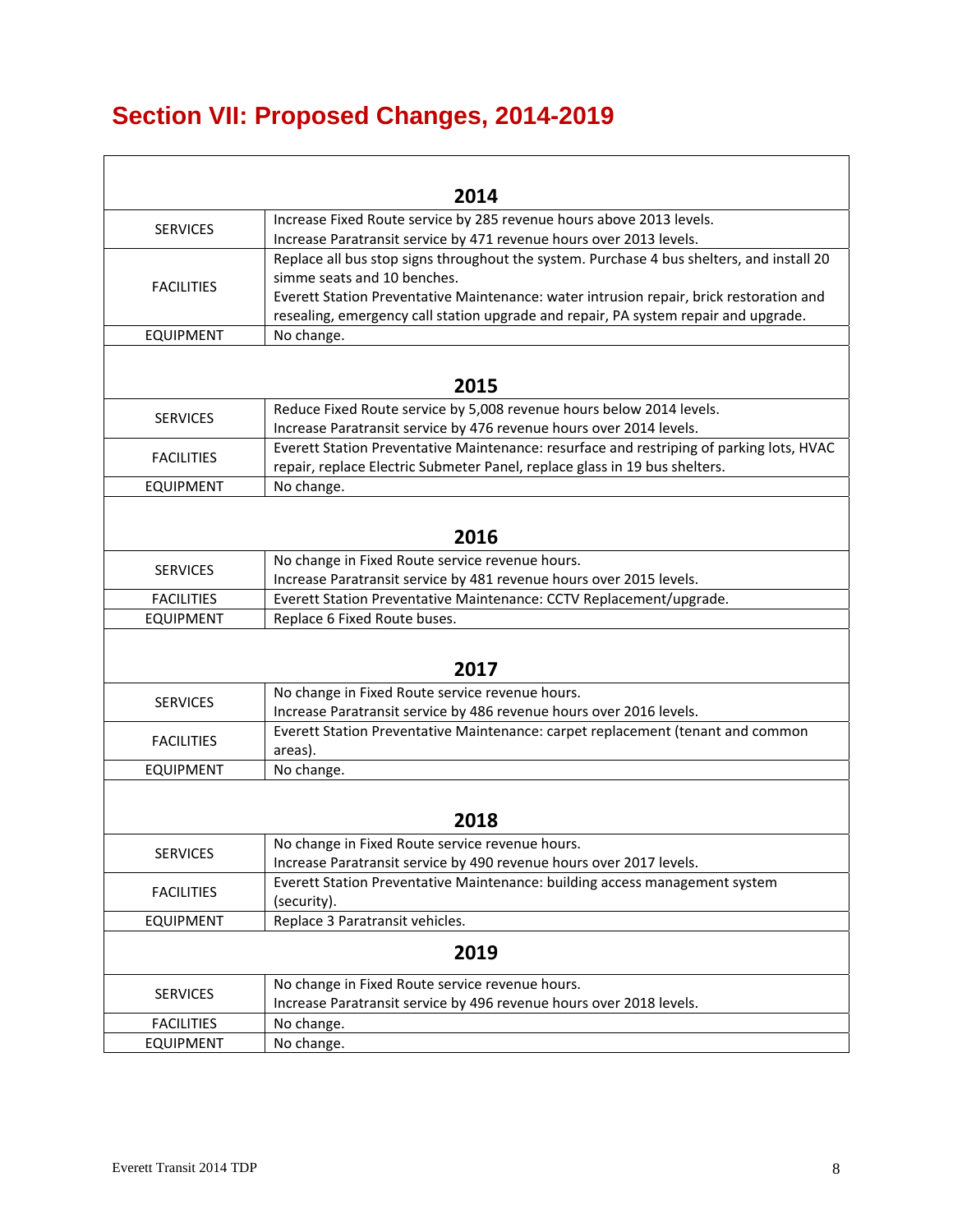# **Section VIII: Capital Improvement Program, 2014-2019**

| <b>Preservation</b>          | 2014    | 2015   | 2016      | 2017   | 2018    | 2019 |
|------------------------------|---------|--------|-----------|--------|---------|------|
| Maintenance Equipment        |         |        |           |        |         |      |
| <b>Paratransit Vehicles</b>  |         |        |           |        | 276,956 |      |
| <b>Transit Buses</b>         |         | 2,150  | 6,000,000 |        |         |      |
| <b>Transit Centers</b>       | 450,000 | 87,528 | 87,528    | 87,528 |         |      |
| <b>Transit Shelters</b>      |         |        |           |        |         |      |
| Communications System        | 40,000  |        |           |        |         |      |
| <b>Support Equipment</b>     |         |        |           |        |         |      |
| Improvement                  |         |        |           |        |         |      |
| Maintenance Equipment        |         |        |           |        |         |      |
| <b>Paratransit Vehicles</b>  |         |        |           |        |         |      |
| <b>Transit Buses</b>         |         |        |           |        |         |      |
| <b>Transit Centers</b>       |         |        |           |        |         |      |
| <b>Transit Shelters</b>      | 256,244 |        |           |        |         |      |
| Parking Garage               | 16,851  |        |           |        |         |      |
| <b>Operations Center</b>     |         |        |           |        |         |      |
| <b>Support Equipment</b>     |         |        |           |        |         |      |
| <b>Total Capital Expense</b> | 763,095 | 89,678 | 6,087,528 | 87,528 | 276,956 | 0    |

# **Section IX: Operating Data 2013-2019**

| <b>Fixed Route Services</b>      | 2013      | 2014      | 2015      | 2016      | 2017      | 2018      | 2019                     |
|----------------------------------|-----------|-----------|-----------|-----------|-----------|-----------|--------------------------|
| Revenue Vehicle Hours            | 99,873    | 100,158   | 95,150    | 95,150    | 95,150    | 95,150    | 95,150                   |
| <b>Total Vehicle Hours</b>       | 106,176   | 106,461   | 101,138   | 101,138   | 101,138   | 101,138   | 101,138                  |
| <b>Revenue Vehicle Miles</b>     | 1,197,752 | 1,197,752 | 1,137,864 | 1,137,864 | 1,137,864 | 1,137,864 | 1,137,864                |
| <b>Total Vehicle Miles</b>       | 1,345,855 | 1,345,855 | 1,278,562 | 1,278,562 | 1,278,562 | 1,278,562 | 1,278,562                |
| Passenger Trips                  | 2,004,062 | 2,004,062 | 1,903,859 | 1,903,859 | 1,903,859 | 1,903,859 | 1,903,859                |
| <b>Fatalities</b>                | 0         |           |           |           |           |           |                          |
| Reportable Injuries              |           |           |           |           |           |           |                          |
| Collisions                       | $\Omega$  |           |           |           |           |           |                          |
| Diesel Fuel Consumed (gallons)   | 318,119   | 319,027   | 303,076   | 303,076   | 303,076   | 303,076   | 303,076                  |
|                                  |           |           |           |           |           |           |                          |
|                                  |           |           |           |           |           |           |                          |
| <b>Demand Response Services</b>  | 2013      | 2014      | 2015      | 2016      | 2017      | 2018      | 2019                     |
| Revenue Vehicle Hours            | 47,134    | 47,605    | 48,081    | 48,562    | 49,048    | 49,538    | 50,034                   |
| <b>Total Vehicle Hours</b>       | 50,904    | 51,413    | 51,927    | 52,446    | 52,971    | 53,501    | 54,036                   |
| <b>Revenue Vehicle Miles</b>     | 562,334   | 567,957   | 573,637   | 579,373   | 585,167   | 591,019   | 596,929                  |
| <b>Total Vehicle Miles</b>       | 628,725   | 635,012   | 641,362   | 647,776   | 654,254   | 660,796   | 667,404                  |
| Passenger Trips                  | 113,008   | 114,138   | 115,279   | 116,432   | 117,597   | 118,773   | 119,960                  |
| <b>Fatalities</b>                | $\Omega$  |           |           |           |           |           |                          |
| Reportable Injuries              | 0         |           |           |           |           |           | $\overline{\phantom{0}}$ |
| Collisions                       | $0 -$     |           |           |           |           |           |                          |
| Gasoline Fuel Consumed (gallons) | 9,853     | 9,952     | 10,051    | 10,152    | 10,253    | 10,356    | 10,459                   |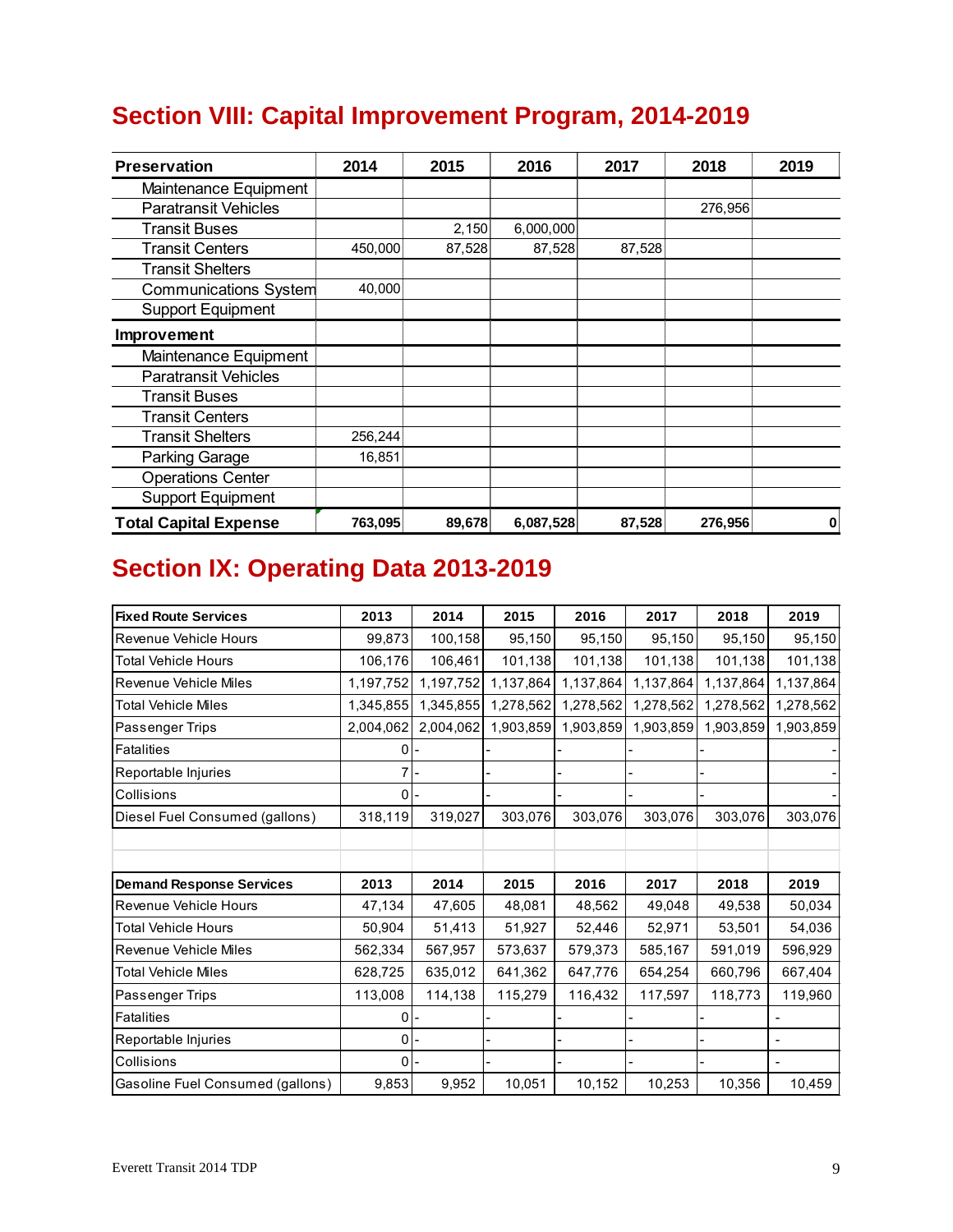## **Section X: Operating & Capital Revenue and Expenditures 2013-2019**

| <b>Operating Revenue and Expenditures</b>   | 2013           | 2014                     | 2015                     | 2016                     | 2017                     | 2018                     | 2019                     |
|---------------------------------------------|----------------|--------------------------|--------------------------|--------------------------|--------------------------|--------------------------|--------------------------|
| Beginning Balance - January 1,              | 9,477,230      | 7,905,474                | 7,553,407                | 8,103,446                | 7,053,434                | 6,874,485                | 6,467,744                |
| <b>Revenues</b>                             |                |                          |                          |                          |                          |                          |                          |
| Sales Tax (1)                               | 16,380,028     | 16,701,029               | 17,035,050               | 17,375,751               | 17,723,266               | 18,077,731               | 18,439,286               |
| Farebox (2)                                 | 1,613,696      | 1,667,949                | 1,803,665                | 1,986,268                | 2,172,819                | 2,467,331                | 2,520,012                |
| Sales Tax Equalization (3)                  | 235,158        | 246,760                  | 246,760                  | 246,760                  | 246,760                  | 246,760                  | 246,760                  |
| FTA Preventive Maintenance (4)              | 450,636        | 660,578                  | 1,353,882                | 1,263,551                | 1,263,550                | 1,263,550                |                          |
| <b>State Operating Grants (5)</b>           | 547,984        | 534,481                  | 540,718                  | 540,718                  | 540,718                  | 540,718                  | 540,718                  |
| Everett Station (3)                         | 1,143,617      | 1,018,794                | 804,635                  | 804,635                  | 804,635                  | 804,635                  | 804,635                  |
| Other(3)                                    | 222,207        | 222,772                  | 251,513                  | 251,513                  | 251,513                  | 251,513                  | 251,513                  |
| <b>Total Operating Revenues</b>             | 20,593,326     | 21,052,363               | 22,036,223               | 22,469,196               | 23,003,261               | 23,652,238               | 22,802,924               |
| <b>Expenditures</b>                         |                |                          |                          |                          |                          |                          |                          |
| Fixed Route-P&M [A]                         | 11,935,455     | 12,750,806               | 12,597,796               | 13,101,708               | 13,625,776               | 14,170,807               | 14,737,639               |
| <b>SWIFT BRT Tax Share [B]</b>              | 1,356,040      | 1,391,752                | 1,419,587                | 1,447,979                | 1,476,939                | 1,506,478                | 1,536,607                |
| Paratransit ADA-P&M [A]                     | 3,878,522      | 4,393,717                | 4,569,466                | 4,752,244                | 4,942,334                | 5,140,027                | 5,345,628                |
| <b>Everett Station [C]</b>                  | 1,226,370      | 1,233,094                | 1,282,418                | 1,333,714                | 1,387,063                | 1,442,546                | 1,500,247                |
| <b>Administrative Expense [C]</b>           | 1,964,270      | 1,537,896                | 1,599,412                | 1,663,388                | 1,729,924                | 1,799,121                | 1,871,086                |
| <b>Transfer to Capital Reserve [D]</b>      | 1,804,425      | 97,165                   | 17,506                   | 1,220,174                | 20,174                   |                          |                          |
| <b>Total Expenses</b>                       | 22,165,082     | 21,404,430               | 21,486,184               | 23,519,208               | 23,182,210               | 24,058,979               | 24,991,208               |
| Ending Balance - December 31,               | 7,905,474      | 7,553,407                | 8,103,446                | 7,053,434                | 6,874,485                | 6,467,744                | 4,279,460                |
|                                             |                |                          |                          |                          |                          |                          |                          |
| <b>Capital Revenue and Expenditures</b>     | 2013           | 2014                     | 2015                     | 2016                     | 2017                     | 2018                     | 2019                     |
| Beginning Balance - January 1,              | 707,835        | 622,059                  | 344,789                  | 342,639                  | 429,834                  | 517,030                  | 394,624                  |
| Capital                                     |                |                          |                          |                          |                          |                          |                          |
| Revenue                                     |                |                          |                          |                          |                          |                          |                          |
| Federal Sec.5307 Grants                     | 1,427,911      | 388,660                  | 70,022                   | 4,880,695                | 80,695                   | 80,695                   |                          |
| Federal Sec.5309 Grants                     | 3,295,832      | $\overline{a}$           | $\overline{a}$           |                          | ÷.                       |                          | $\overline{\phantom{a}}$ |
| Federal Sec.5339 Grants                     |                |                          |                          | 73,855                   | 73,855                   | 73,855                   |                          |
| <b>Transfer From Operating Reserve [D]</b>  | 1,804,425      | 97,165                   | 17,506                   | 1,220,174                | 20,174                   |                          | $\overline{\phantom{a}}$ |
| Sale of grant assets                        | 14,400         |                          |                          |                          |                          |                          | $\overline{\phantom{a}}$ |
| <b>Total Available</b>                      | 6,542,568      | 485,825                  | 87,528                   | 6,174,724                | 174,724                  | 154,550                  |                          |
| <b>Expenditures</b>                         |                |                          |                          |                          |                          |                          |                          |
| <b>System P&amp;M (Provide Detail)</b>      |                |                          |                          |                          |                          |                          |                          |
| <b>Fixed Route Replacement Buses</b>        | 4,768,852      | $\overline{\phantom{a}}$ | $\overline{\phantom{a}}$ | 6,000,000                | $\overline{\phantom{a}}$ |                          | $\blacksquare$           |
| <b>Paratransit Fleet Replacement</b>        | 783,577        | $\overline{\phantom{a}}$ | $\overline{a}$           |                          | $\blacksquare$           | 276,956                  | $\overline{\phantom{a}}$ |
| <b>Grant inspection travel</b>              | 5,615          | $\overline{\phantom{a}}$ | 2,150                    | $\overline{a}$           | $\sim$                   | $\overline{a}$           | $\overline{\phantom{a}}$ |
| Radio System Upgrade                        | 308,745        |                          | $\overline{a}$           | $\overline{a}$           | $\sim$                   | $\sim$                   | $\overline{\phantom{a}}$ |
| Software enhancements                       | 10,000         | 40,000                   | $\overline{a}$           | $\overline{\phantom{a}}$ | $\overline{\phantom{a}}$ | $\overline{\phantom{0}}$ | $\overline{\phantom{a}}$ |
| <b>Transit Enhancements</b>                 | 22,408         | 256,244                  | $\overline{a}$           |                          | $\overline{\phantom{a}}$ | $\sim$                   | $\overline{\phantom{a}}$ |
| <b>Everett Station remodel</b>              | $\overline{a}$ | 450,000                  | 87,528                   | 87,528                   | 87,528                   | $\sim$                   | $\overline{\phantom{a}}$ |
| <b>System Expansion (Provide Detail)</b>    |                |                          |                          |                          |                          |                          | $\blacksquare$           |
| <b>Transit Integrated Technology System</b> | 145,175        | $\overline{\phantom{a}}$ | $\overline{\phantom{a}}$ | $\overline{\phantom{a}}$ | $\overline{\phantom{a}}$ | $\sim$                   | $\sim$                   |
| <b>Transit Signal Priority System</b>       | 400,000        | $\overline{\phantom{0}}$ | $\overline{\phantom{a}}$ | $\overline{\phantom{a}}$ | $\blacksquare$           | $\overline{\phantom{a}}$ | $\overline{\phantom{a}}$ |
| <b>Everett Station Parking Garage</b>       | 183,972        | 16,851                   |                          |                          |                          |                          | $\overline{\phantom{a}}$ |
| <b>Total Capital Obligations</b>            | 6,628,344      | 763,095                  | 89,678                   | 6,087,528                | 87,528                   | 276,956                  |                          |
| Ending Balance - December 31,               | 622,059        | 344.789                  | 342.639                  | 429.834                  | 517,030                  | 394,624                  | 394.624                  |

(1) Sales tax revenue is on budget in 2014. Projected growth from 2015 to 2019 is a conservative 2% per year.

(2) Farebox recovery includes a proposed increase in adult fare of 25 cents per year in 2015‐2018.

(3) There is no anticipated growth in sales tax equalization, Everett Station revenue and other miscellaneous revenues from 2105‐2019.

(4) The application of FTA grant funds to vehicle preventive maintenance is included in the PSRC TIP for the years 2014‐2018.

(5) There is no anticipated growth in State operating grants.

[A] Operating costs are at 97% of budgeted amount in 2014. Costs are expected to grow at an average rate of 4% per year through 2019. This growth is mitigated in 2015 by a 5% reduction in fixed route services.

[B] Everett Transit and Community Transit entered into an interlocal agreement from December 2007 through December 2022 to share sales and use tax at 0.005% of sales and use activity in the City of Everett. This tax share therefore fluctuates according to sale and use activity as projected in sales tax (1).

[C] Everett Station and Administrative expenses are expected to grow at an average annual rate of 4%.

[D] Everett Transit began 2014 with total reserves of \$8,527,533; operating capital of \$7,905,474 and capital working capital of \$707,835. Transfers are made from operating reserves to capital reserves as required for local match of anticipated federal grant funds while maintaining a mandated total reserve balance of 20% of operating revenues in each year.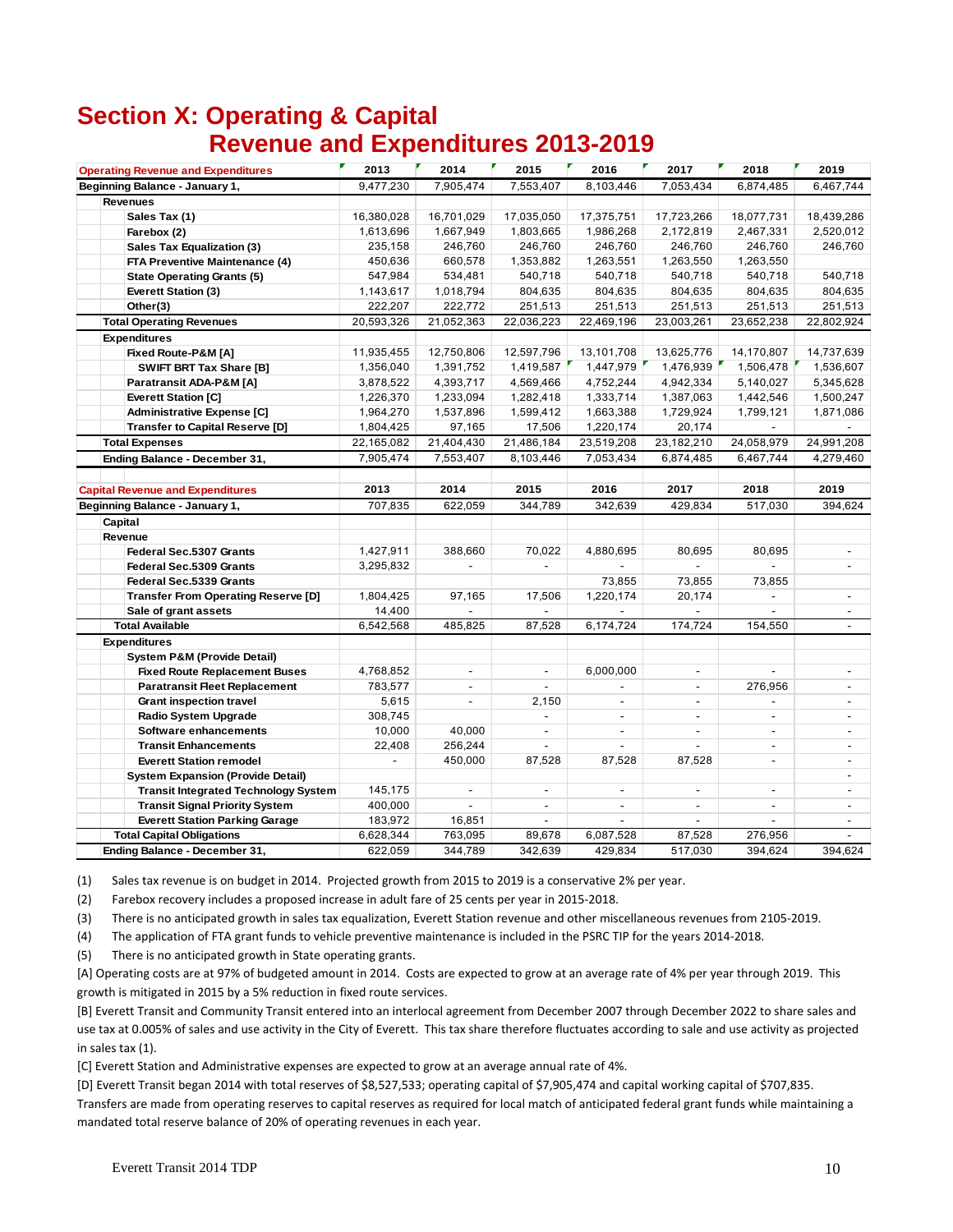# **Appendices:**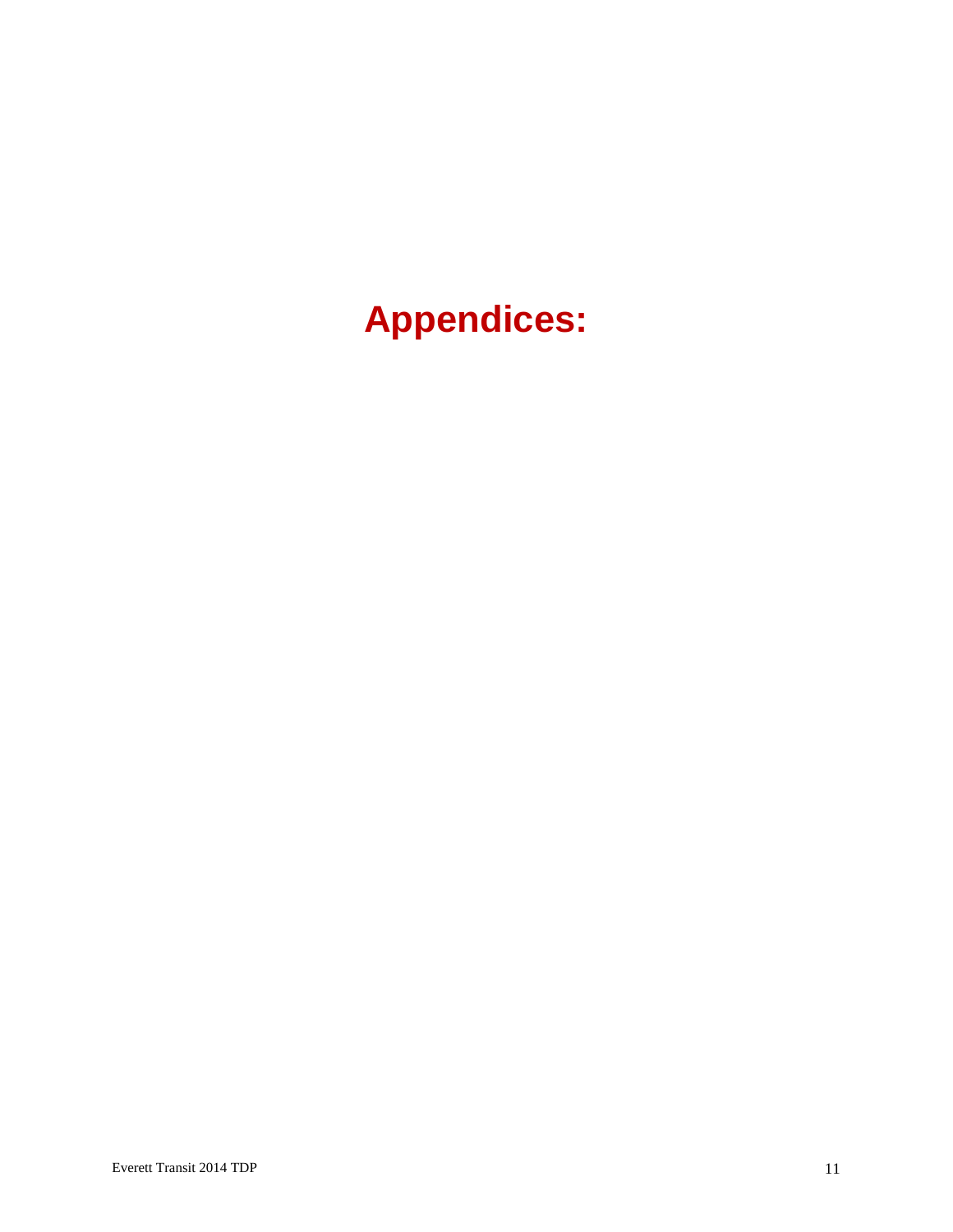# **Equipment, Facilities & Rolling Stock**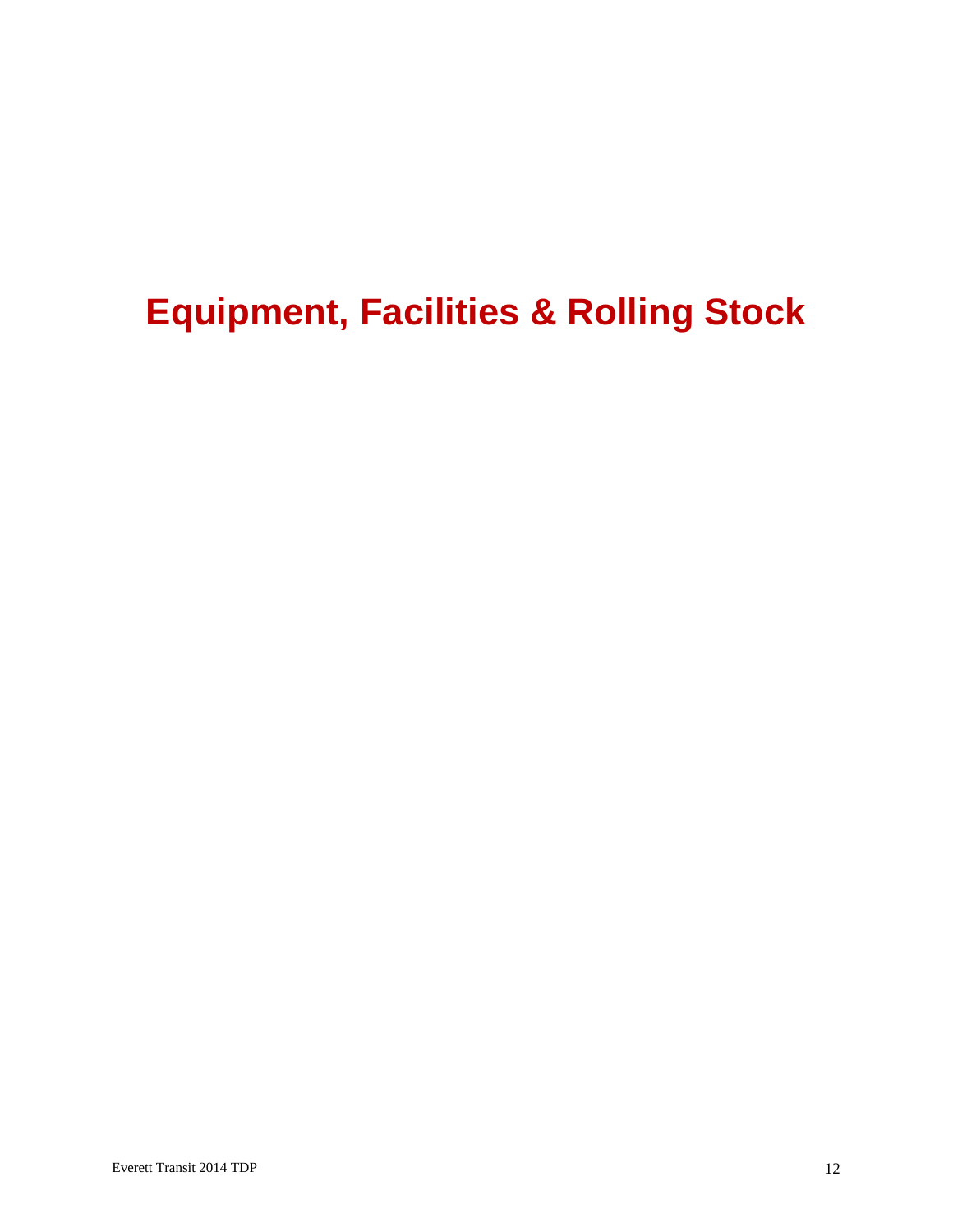|                            |                                  |  | <b>Public Transportation Management System</b> |                              |                |                                            |                           |                                                                                       |                                           |
|----------------------------|----------------------------------|--|------------------------------------------------|------------------------------|----------------|--------------------------------------------|---------------------------|---------------------------------------------------------------------------------------|-------------------------------------------|
|                            | <b>Owned Equipment Inventory</b> |  |                                                |                              |                |                                            |                           |                                                                                       |                                           |
|                            |                                  |  |                                                |                              |                |                                            |                           |                                                                                       |                                           |
|                            | Agency/Organization:             |  | Everett Transit                                |                              |                |                                            |                           |                                                                                       |                                           |
| Date:<br>December 31, 2013 |                                  |  |                                                |                              |                |                                            |                           |                                                                                       |                                           |
|                            |                                  |  | <b>Equipment Code and Description</b>          | <b>Condition</b><br>(points) | Age<br>(years) | Remaining<br><b>Useful Life</b><br>(years) | Replacement<br>Cost( \$ ) | <b>Comments</b><br>(If more than two lines, please<br>attach a separate comment page) | Agency<br><b>Vehicle</b><br><b>Number</b> |
| 1                          | 1992 CUMMINS 600DFGB             |  |                                                | 80                           | 21             | 0                                          | \$195K                    | VIN: J910426848                                                                       | M0002                                     |
| 2                          | 1989 CLARK GPS25                 |  |                                                | 80                           | 24             | $\mathbf{0}$                               | \$72K                     | VIN: 0657-6925                                                                        | M0003                                     |
| 3                          | 1991 HIWAY E2020                 |  |                                                | 70                           | 22             | $\mathbf 0$                                | \$41K                     | VIN: 94656                                                                            | N0001                                     |
| 4                          | 1995 HYDRO T3500                 |  |                                                | 80                           | 18             | $\mathbf 0$                                | <b>\$26K</b>              | VIN: 1H9CSC155S1120854                                                                | T0009                                     |
| 5                          | 2002 CHEV EXPRESS VAN            |  |                                                | 80                           | 11             | 4                                          | \$56K                     | VIN: 1GNGG25R921247745                                                                | V0128                                     |
| 6                          | 2005 CHEV EXPRESS VAN            |  |                                                | 80                           | 8              | $\overline{7}$                             | \$54K                     | VIN: 1GNFH15T351262146                                                                | V0170                                     |
| 7                          | 2005 CHEV VENTURE                |  |                                                | 80                           | 8              | 3                                          | <b>\$34K</b>              | VIN: 1GNDVQ3E25D130766                                                                | V0161                                     |
| 8                          | 2005 CHEV EXPRESS VAN            |  |                                                | 80                           | 8              | $\overline{\mathbf{z}}$                    | \$46K                     | VIN: 1GNFH15T161225467                                                                | V0156                                     |
| 9                          | 2006 HONDA GX390                 |  |                                                | 80                           | $\overline{7}$ | 3                                          | \$11K                     | <b>VIN: FCANK-1125007</b>                                                             | M0060                                     |
| 10                         | 2008 GLOBAL ELE MTRS e4          |  |                                                | 85                           | 5              | 5                                          | \$26K                     | VIN: 5ASAG47418F045842                                                                | S0120                                     |
| 11                         | 2008 GLOBAL ELE MTRS e4          |  |                                                | 85                           | 5              | 5                                          | <b>\$27K</b>              | VIN: 5ASAK27468F045841                                                                | S0121                                     |
| 12                         | 2008 GLOBAL ELE MTRS e4          |  |                                                | 85                           | 5              | 5                                          | <b>\$24K</b>              | VIN: 5ASAK274X8F045843                                                                | S0122                                     |
| 13                         | 2006 DAEWOO GC25E-3              |  |                                                | 85                           | 7              | 13                                         | \$42K                     | VIN: FQ-00524                                                                         | M0065                                     |
| 14                         | 2008 FORD F350                   |  |                                                | 85                           | 5              | 6                                          | \$73K                     | VIN: 1FTWX30528EB26037                                                                | V0183                                     |
| 15                         | 2009 ALUM-LINE TRAILER           |  |                                                | 100                          | 4              | $\overline{\mathbf{z}}$                    | \$38K                     | VIN: 1A9FB142692241881                                                                | T0060                                     |
| 2010 TOYOTA PRIUS II<br>16 |                                  |  | 90                                             | 3                            | 12             | \$48K                                      | VIN: JTDKN3DU9A0116212    | A0057                                                                                 |                                           |
| 17                         | 2010 FORD ESCAPE HYBRID          |  |                                                | 90                           | 3              | 12                                         | \$60K                     | VIN: 1FMCU5K3XBKA1553                                                                 | <b>V0228</b>                              |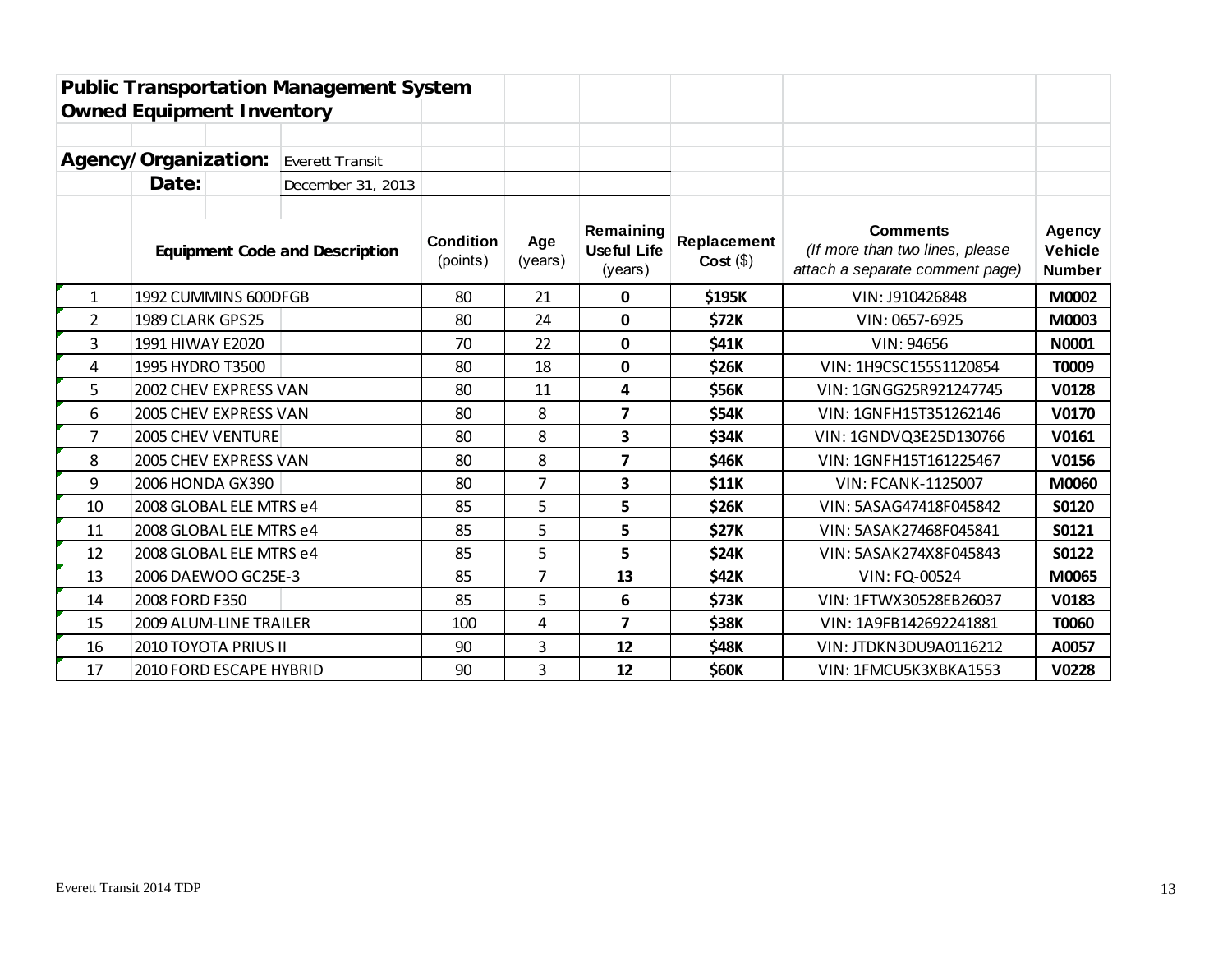|                      |                                                                                                                                                                                   |                             |                      | Everett Transit              |                |                                            |                        |                                                                                       |                                                                                                          |
|----------------------|-----------------------------------------------------------------------------------------------------------------------------------------------------------------------------------|-----------------------------|----------------------|------------------------------|----------------|--------------------------------------------|------------------------|---------------------------------------------------------------------------------------|----------------------------------------------------------------------------------------------------------|
|                      | <b>Public Transportation Management System</b><br><b>Owned Facility Inventory</b><br>Agency/Organization:<br>Date:<br><b>Facility</b><br>Code<br>23<br>11<br>17<br>24<br>19<br>06 |                             |                      | December 31, 2013            |                |                                            |                        |                                                                                       |                                                                                                          |
| 1.<br>2.<br>3.<br>4. |                                                                                                                                                                                   |                             |                      |                              |                |                                            |                        |                                                                                       |                                                                                                          |
|                      |                                                                                                                                                                                   |                             |                      |                              |                |                                            |                        |                                                                                       |                                                                                                          |
|                      |                                                                                                                                                                                   |                             | <b>Facility Name</b> | <b>Condition</b><br>(points) | Age<br>(years) | Remaining<br><b>Useful Life</b><br>(years) | Replacement<br>Cost(5) | <b>Comments</b><br>(If more than two lines, please attach a separate<br>comment page) |                                                                                                          |
|                      |                                                                                                                                                                                   | <b>Operations Center</b>    |                      |                              | 80             | 20                                         | 10                     | \$2,344,980                                                                           | 3225 Cedar Street: Serves as the Administrative<br>and Operations Headquartes for transit service        |
|                      |                                                                                                                                                                                   | Maintenance Center          |                      |                              | 80             | 20                                         | 10                     | \$1,279,080                                                                           | 3227 Cedar Street: Serves as the location where<br>the transit fleet is maintained.                      |
|                      |                                                                                                                                                                                   | <b>Everett Station</b>      |                      |                              | 85             | 11                                         | 39                     | \$37,243,800                                                                          | 3201 Smith Avenue: Multimodal Facility                                                                   |
|                      |                                                                                                                                                                                   | Administration Parking Lot  |                      |                              | 90             | 22                                         | 8                      | \$469,238                                                                             | 3225 Cedar Street: Provides general purpose,<br>disabled, and Rideshare parking for Transit<br>employees |
| 5.                   |                                                                                                                                                                                   | Bus Lot @ Operations Center |                      |                              | 90             | 22                                         | 8                      | \$1,095,050                                                                           | 3225 Cedar Street: Fixed route coach and<br>paratransit vehicle parking                                  |
| 6.                   |                                                                                                                                                                                   | Mall Station                |                      |                              | 90             | $\overline{7}$                             | 8                      | \$263,780                                                                             | 1330 SE Everett Mall Way                                                                                 |
| 7.                   | 06                                                                                                                                                                                | College Station             |                      |                              | 95             | 5                                          | 10                     | \$3,590,400                                                                           | 2200 Tower Street: Transit Center                                                                        |
| 8.                   | 06                                                                                                                                                                                | <b>BRT North Terminal</b>   |                      |                              | 95             | 4                                          | 16                     | \$2,521,684                                                                           | 3301 Smith Avenue: bus rapid transit terminal                                                            |
| 9.                   | 24                                                                                                                                                                                | Casino Comfort Station      |                      |                              | 95             | 4                                          | 21                     | \$64,950                                                                              | Casino Road: driver's break station                                                                      |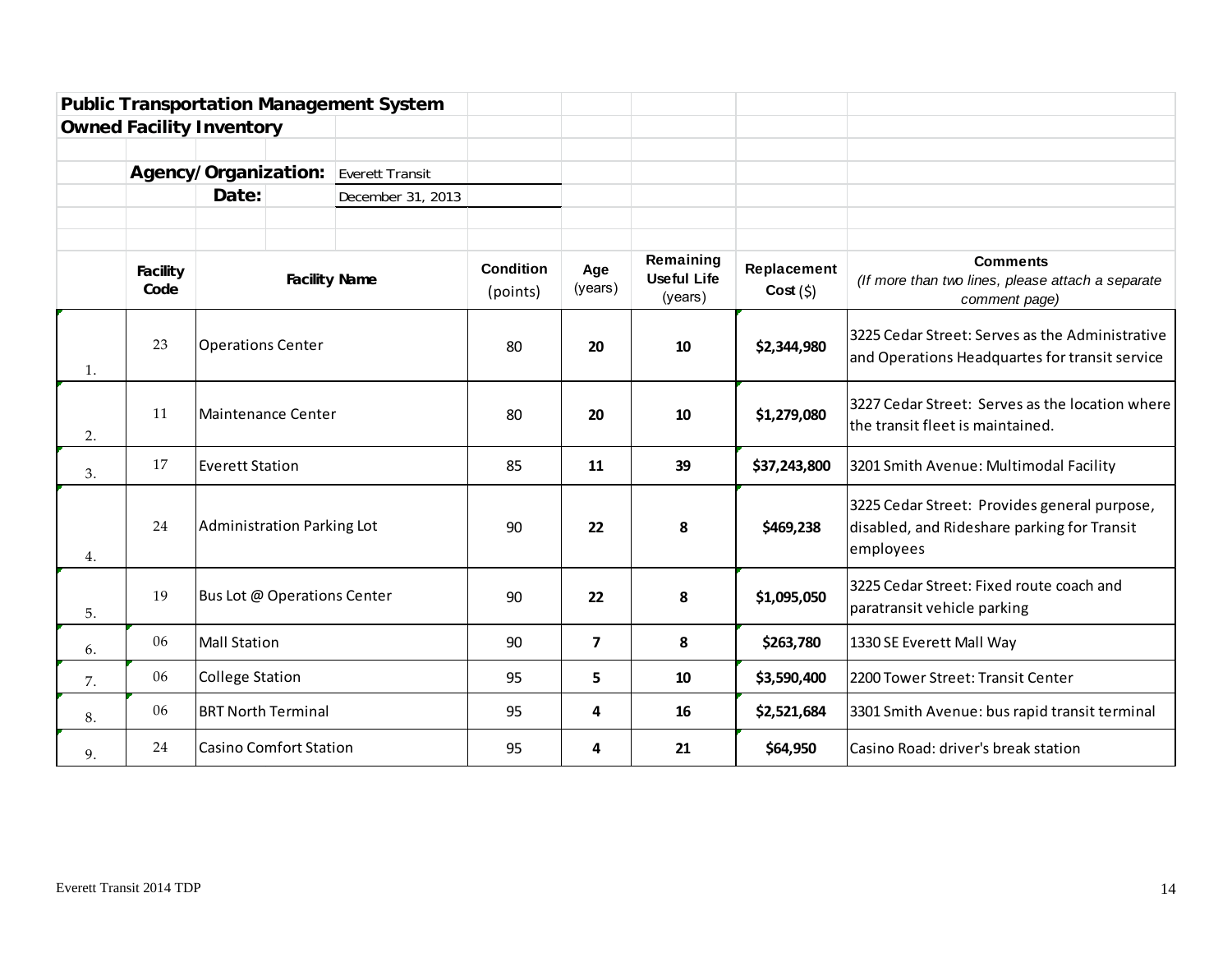|                | <b>Public Transportation Management System</b> |                         |                                           |                                                | I hereby certify that all information reported in this |                       |                     |                                            |                            |                                  |                            |                     |                                   |
|----------------|------------------------------------------------|-------------------------|-------------------------------------------|------------------------------------------------|--------------------------------------------------------|-----------------------|---------------------|--------------------------------------------|----------------------------|----------------------------------|----------------------------|---------------------|-----------------------------------|
|                | <b>Owned Rolling Stock Inventory</b>           |                         |                                           | inventory reflects true, accurate and complete |                                                        |                       |                     |                                            |                            |                                  |                            |                     |                                   |
|                |                                                |                         |                                           |                                                | information for the agency/organization listed.        |                       |                     |                                            |                            |                                  |                            |                     |                                   |
|                | Agency/Organization:                           | <b>Everett Transit</b>  |                                           |                                                |                                                        |                       |                     | <b>Director Transportation Services</b>    |                            |                                  |                            |                     |                                   |
|                | Date:                                          | As of December 31, 2013 |                                           |                                                |                                                        |                       | Signature and Title |                                            |                            |                                  | Date                       |                     |                                   |
|                |                                                |                         |                                           |                                                |                                                        |                       |                     |                                            |                            |                                  |                            |                     |                                   |
|                | Year/Make/Model                                | Vehicle<br>Code         | Vehicle<br>Identification<br>Number (VIN) | Agency<br>Vehicle<br>Number                    | Current<br>Odometer                                    | Condition<br>(points) | A ge<br>(years)     | Remaining<br><b>Useful Life</b><br>(years) | Replaceme<br>nt<br>Cost \$ | <b>ADA</b><br>Access<br>(yes/no) | <b>Seating</b><br>Capacity | Fuel<br><b>Type</b> | <b>WSDOT</b><br>Title<br>(yes/no) |
| $\mathbf{1}$   | 1992 GILLIG PHANTOM                            | 02                      | 15GCB1217N1084458                         | B0101                                          | 521,914                                                | 50                    | 20                  | $\mathbf 0$                                | 336K ea                    | Υ                                | $41 + 2$                   | D                   | INO                               |
| $\overline{2}$ | <b>1992 GILLIG PHANTOM</b>                     | 02                      | 15GCB1219N1084459                         | B0102                                          | 533,096                                                | 50                    | 20                  | $\mathbf 0$                                | 336K ea                    | Υ                                | $41 + 2$                   | D                   | <b>NO</b>                         |
| 3              | 1994 ORION 5.501                               | 01                      | 2B1569R75R6031784                         | B0106                                          | 575,227                                                | 60                    | 18                  | $\Omega$                                   | 347K ea                    | Y                                | $43 + 2$                   | D                   | <b>NO</b>                         |
| 4              | 1994 ORION 5.501                               | 01                      | 2B1569R70R6031787                         | B0107                                          | 493,732                                                | 60                    | 18                  | $\Omega$                                   | 347K ea                    | Y                                | $43 + 2$                   | D                   | <b>NO</b>                         |
| 5              | 1996 ORION 5.501                               | 01                      | 2B1569R73T6032634                         | B0108                                          | 513,753                                                | 60                    | 18                  | $\mathbf 0$                                | 347K ea                    | Y                                | $43 + 2$                   | D                   | <b>NO</b>                         |
| 6              | 1996 ORION 5.501                               | 01                      | 2B1569R75T6032635                         | B0109                                          | 626,452                                                | 60                    | 18                  | $\mathbf 0$                                | 347K ea                    | Y                                | $43 + 2$                   | D                   | <b>NO</b>                         |
| $\overline{7}$ | 1996 ORION 5.501                               | 01                      | 2B1569R77T6032636                         | B0110                                          | 602,358                                                | 60                    | 18                  | $\Omega$                                   | 347K ea                    | Y                                | $43 + 2$                   | D                   | <b>NO</b>                         |
| 8              | 1996 ORION 5.501                               | 01                      | 2B1569R79T6032637                         | B0111                                          | 621,853                                                | 60                    | 18                  | $\Omega$                                   | 347K ea                    | Y                                | $43 + 2$                   | D                   | <b>NO</b>                         |
| 9              | 2001 ORION V 5.501                             | 01                      | 1VHAH3H2316501715                         | B0112                                          | 458,049                                                | 70                    | 11                  | $\mathbf{1}$                               | 347K ea                    | Y                                | $43 + 2$                   | D                   | <b>NO</b>                         |
| 10             | 2001 ORION V 5.501                             | 01                      | 1VHAH3H2516501716                         | B0113                                          | 485,535                                                | 70                    | 11                  | $\mathbf{1}$                               | 347K ea                    | Y                                | $43 + 2$                   | D                   | <b>NO</b>                         |
| 11             | 2001 ORION V 5.501                             | 01                      | 1VHAH3H2716501717                         | B0114                                          | 469,251                                                | 70                    | 11                  | $\mathbf{1}$                               | 347K ea                    | Υ                                | $43 + 2$                   | D                   | <b>NO</b>                         |
| 12             | 2001 ORION V 5.501                             | 01                      | 1VHAH3H2916501718                         | B0115                                          | 423,527                                                | 70                    | 11                  | $\mathbf{1}$                               | 347K ea                    | Υ                                | $43 + 2$                   | D                   | <b>NO</b>                         |
| 13             | 2001 ORION V 5.501                             | 01                      | 1VHAH3H2016501719                         | B0116                                          | 492,517                                                | 70                    | 11                  | $\mathbf{1}$                               | 347K ea                    | Y                                | $43 + 2$                   | D                   | <b>NO</b>                         |
| 14             | 2001 ORION V 5.501                             | 01                      | 1VHAH3H2716501720                         | B0117                                          | 479,789                                                | 70                    | 11                  | $\mathbf{1}$                               | 347K ea                    | Y                                | $43 + 2$                   | D                   | <b>NO</b>                         |
| 15             | 2001 ORION V 5.501                             | 01                      | 1VHAH3H2916501721                         | B0118                                          | 468,488                                                | 70                    | 11                  | $\mathbf{1}$                               | 347K ea                    | Y                                | $43 + 2$                   | D                   | <b>NO</b>                         |
| 16             | 2002 ORION V 5.501                             | 01                      | 1VHAH3H2926501879                         | B0119                                          | 429,763                                                | 60                    | 10                  | $\overline{2}$                             | 347K ea                    | Y                                | $43 + 2$                   | D                   | <b>NO</b>                         |
| 17             | 2002 ORION V 5.501                             | 01                      | 1VHAH3H2126501892                         | B0120                                          | 515,445                                                | 60                    | 10                  | $\overline{2}$                             | 347K ea                    | Y                                | $43 + 2$                   | D                   | <b>NO</b>                         |
| 18             | 2002 ORION V 5.501                             | 01                      | 1VHAH3H2926501896                         | B0121                                          | 560,366                                                | 60                    | 10                  | $\overline{2}$                             | 347K ea                    | Y                                | $43 + 2$                   | D                   | <b>NO</b>                         |
| 19             | 2002 ORION V 5.501                             | 01                      | 1VHAH3H2926501901                         | B0122                                          | 464,710                                                | 60                    | 10                  | $\overline{2}$                             | 347K ea                    | Y                                | $43 + 2$                   | D                   | <b>NO</b>                         |
| 20             | 2000 NEW FLYER D60HF                           | 05                      | 5FYD2PS00XU020477                         | B0600                                          | 385,204                                                | 70                    | 13                  | 0                                          | \$666K                     | Y                                | $24 + 2$                   | D                   | <b>NO</b>                         |
| 21             | 2000 NEW FLYER D60HF                           | 05                      | 5FYD2PS02XU020478                         | B0601                                          | 382,618                                                | 70                    | 13                  | $\mathbf 0$                                | \$663K                     | Y                                | $62 + 2$                   | D                   | <b>NO</b>                         |
| 22             | 2000 NEW FLYER D60HF                           | 05                      | 5FYD2PS04XU020479                         | B0602                                          | 376,669                                                | 70                    | 13                  | $\mathbf 0$                                | \$663K                     | Υ                                | $62 + 2$                   | D                   | <b>NO</b>                         |
| 23             | 2000 NEW FLYER D60HF                           | 05                      | 5FYD2PS00XU020480                         | B0603                                          | 346,944                                                | 70                    | 13                  | $\mathbf 0$                                | \$662K                     | Y                                | $62 + 2$                   | D                   | <b>NO</b>                         |
| 24             | 2000 NEW FLYER D60HF                           | 05                      | 5FYD2PS02XU020481                         | B0604                                          | 362,081                                                | 70                    | 13                  | $\overline{0}$                             | \$662K                     | Y                                | $62 + 2$                   | D                   | <b>NO</b>                         |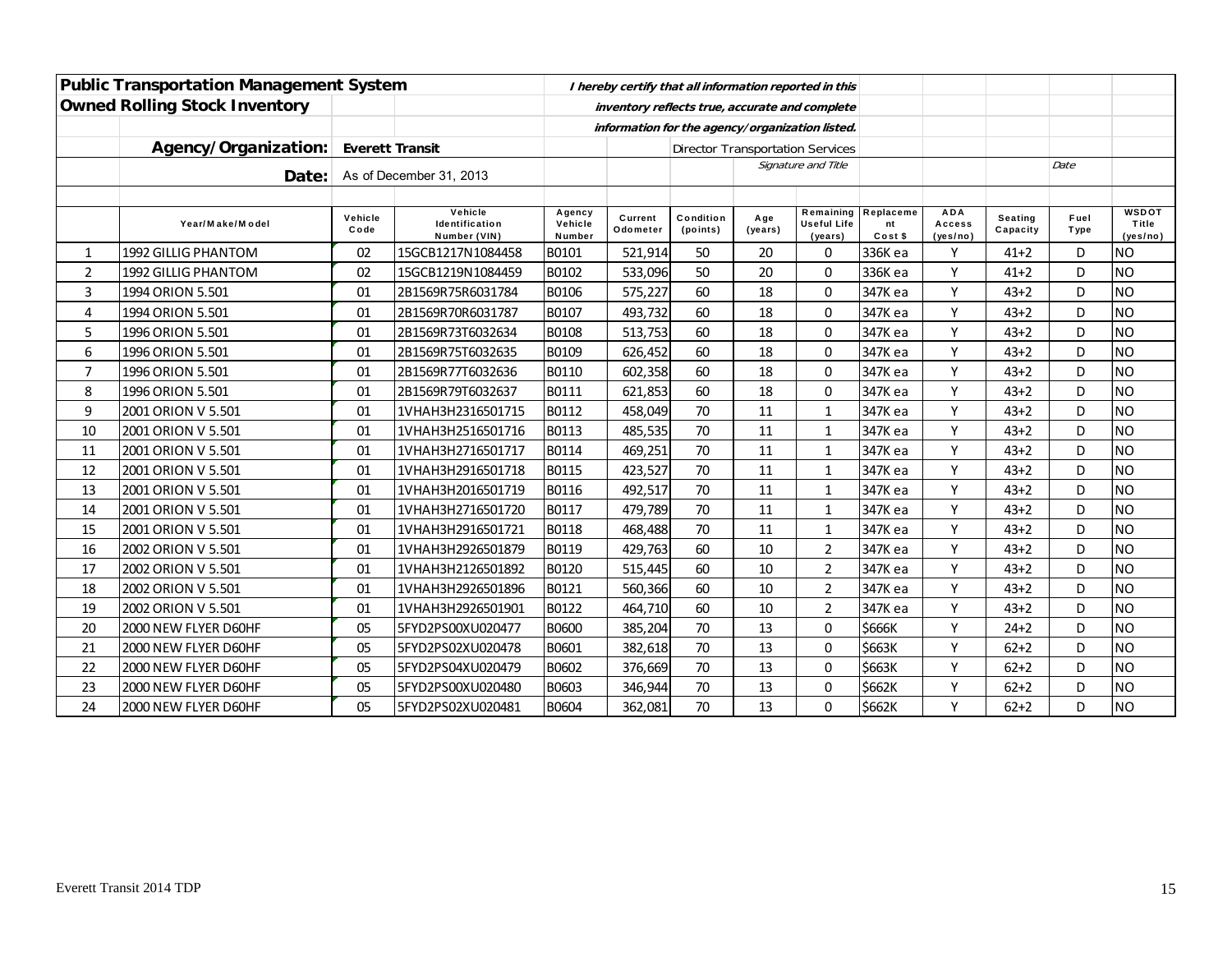|    | <b>Public Transportation Management System</b> |                 |                                           |                             |                     |                       |                 |                                                 | I hereby certify that all information reported in this |                                  |                            |                     |                                   |
|----|------------------------------------------------|-----------------|-------------------------------------------|-----------------------------|---------------------|-----------------------|-----------------|-------------------------------------------------|--------------------------------------------------------|----------------------------------|----------------------------|---------------------|-----------------------------------|
|    | <b>Owned Rolling Stock Inventory</b>           |                 |                                           |                             |                     |                       |                 |                                                 | inventory reflects true, accurate and complete         |                                  |                            |                     |                                   |
|    |                                                |                 |                                           |                             |                     |                       |                 | information for the agency/organization listed. |                                                        |                                  |                            |                     |                                   |
|    | Agency/Organization:                           |                 | <b>Everett Transit</b>                    |                             |                     |                       |                 | <b>Director Transportation Services</b>         |                                                        |                                  |                            |                     |                                   |
|    | Date:<br>As of December 31, 2013               |                 |                                           |                             |                     |                       |                 | Signature and Title                             |                                                        |                                  |                            | Date                |                                   |
|    |                                                |                 |                                           |                             |                     |                       |                 |                                                 |                                                        |                                  |                            |                     |                                   |
|    | Year/Make/Model                                | Vehicle<br>Code | Vehicle<br>Identification<br>Number (VIN) | Agency<br>Vehicle<br>Number | Current<br>Odometer | Condition<br>(points) | A ge<br>(years) | Remaining<br><b>Useful Life</b><br>(years)      | Replacement<br>Cost \$                                 | <b>ADA</b><br>Access<br>(yes/no) | <b>Seating</b><br>Capacity | Fuel<br><b>Type</b> | <b>WSDOT</b><br>Title<br>(yes/no) |
| 25 | 2006 GILLIG G21B102N4                          | 02              | 15GGB211561076823                         | B0300                       | 336,148             | 90                    | $\overline{7}$  | 5                                               | \$514K                                                 | Y                                | $62 + 2$                   | D                   | <b>NO</b>                         |
| 26 | 2006 GILLIG G21B102N4                          | 02              | 15GGB211761076824                         | B0301                       | 374,537             | 90                    | 7               | 5                                               | \$475K                                                 | Y                                | $32 + 2$                   | D                   | <b>NO</b>                         |
| 27 | 2006 GILLIG G21B102N4                          | 02              | 15GGB211961076825                         | B0302                       | 352,326             | 90                    | $\overline{7}$  | 5                                               | \$475K                                                 | Y                                | $32 + 2$                   | D                   | <b>NO</b>                         |
| 28 | 2006 GILLIG G21B102N4                          | 02              | 15GGB211061076826                         | B0303                       | 375,908             | 90                    | 7               | 5                                               | \$475K                                                 | Y                                | $32 + 2$                   | D                   | <b>NO</b>                         |
| 29 | 2006 GILLIG G21B102N4                          | 02              | 15GGB211261076827                         | B0304                       | 397,377             | 90                    | $\overline{7}$  | 5                                               | \$457K                                                 | Y                                | $32 + 2$                   | D                   | <b>NO</b>                         |
| 30 | 2006 GILLIG G21B102N4                          | 02              | 15GGB211461076828                         | B0305                       | 390,722             | 90                    | 7               | 5                                               | \$457K                                                 | Y                                | $32 + 2$                   | D                   | <b>NO</b>                         |
| 31 | 2006 GILLIG G21B102N4                          | 02              | 15GGB211661076829                         | B0306                       | 366,843             | 90                    | $\overline{7}$  | 5                                               | \$494K                                                 | Y                                | $32 + 2$                   | D                   | <b>NO</b>                         |
| 32 | 2006 GILLIG G21B102N4                          | 02              | 15GGB211261076830                         | B0307                       | 353,622             | 90                    | $\overline{7}$  | 5                                               | \$475K                                                 | Y                                | $32 + 2$                   | D                   | <b>NO</b>                         |
| 33 | 2006 GILLIG G21B102N4                          | 02              | 15GGB211461076831                         | B0308                       | 349,817             | 90                    | $\overline{7}$  | 5                                               | \$514K                                                 | Y                                | $32 + 2$                   | D                   | <b>NO</b>                         |
| 34 | 2007 GILLIG G21D102N4                          | 01              | 15GGD211771078486                         | B0200                       | 266,116             | 90                    | 6               | 6                                               | \$580K                                                 | Y                                | $32 + 2$                   | D                   | <b>NO</b>                         |
| 35 | 2007 GILLIG G21D102N4                          | 01              | 15GGD211971078487                         | B0201                       | 257,832             | 90                    | 6               | 6                                               | \$603K                                                 | Y                                | $38 + 2$                   | D                   | <b>NO</b>                         |
| 36 | 2007 GILLIG G21D102N4                          | 01              | 15GGD211071078488                         | B0202                       | 248,605             | 90                    | 6               | 6                                               | \$603K                                                 | Y                                | $38 + 2$                   | D                   | <b>NO</b>                         |
| 37 | 2007 GILLIG G21D102N4                          | 01              | 15GGD211271078489                         | B0203                       | 242,705             | 90                    | 6               | 6                                               | \$603K                                                 | Y                                | $38 + 2$                   | D                   | <b>NO</b>                         |
| 38 | 2012 GILLIG G21D102N4                          | 01              | 15GGD2715C1180449                         | <b>B0204</b>                | 52,002              | 95                    | $\overline{2}$  | 10                                              | \$603K                                                 | Y                                | $38 + 2$                   | D                   | <b>NO</b>                         |
| 39 | 2012 GILLIG G21D102N4                          | 01              | 15GGD2715C1180450                         | <b>B0205</b>                | 57,661              | 95                    | $\overline{2}$  | 10                                              | \$603K                                                 | Y                                | $38 + 2$                   | D                   | <b>NO</b>                         |
| 40 | 2009 GILLIG G30D102N4                          | 01              | 15GGD301791176265                         | <b>B0500</b>                | 197,822             | 95                    | 4               | 8                                               | \$944K                                                 | Y                                | $36 + 2$                   | D                   | <b>NO</b>                         |
| 41 | 2009 GILLIG G30D102N4                          | 01              | 15GGD301991176266                         | B0501                       | 212,045             | 95                    | 4               | 8                                               | \$907K                                                 | Y                                | $36 + 2$                   | D                   | <b>NO</b>                         |
| 42 | 2009 GILLIG G30D102N4                          | 01              | 15GGD301091176267                         | B0502                       | 203,327             | 95                    | 4               | 8                                               | \$944K                                                 | Y                                | $36 + 2$                   | D                   | <b>NO</b>                         |
| 43 | 2013 GILLIG G30D102N4                          | 01              | 15GGD3014D1181836 B0503                   |                             | 30,984              | 100                   | 1               | 11                                              | \$950K                                                 | Y                                | $36 + 2$                   | D                   | <b>NO</b>                         |
| 44 | 2013 GILLIG G30D102N4                          | 01              | 15GGD3016D1181837 B0504                   |                             | 23,986              | 100                   | 1               | 11                                              | \$950K                                                 | Y                                | $36 + 2$                   | D                   | <b>NO</b>                         |
| 45 | 2013 GILLIG G30D102N4                          | 01              | 15GGD3018D1181838 B0505                   |                             | 24,019              | 100                   | $\mathbf{1}$    | 11                                              | \$950K                                                 | Y                                | $36 + 2$                   | D                   | <b>NO</b>                         |
| 46 | 2013 GILLIG G30D102N4                          | 01              | 15GGD301XD1181839 B0506                   |                             | 23,362              | 100                   | $\mathbf{1}$    | 11                                              | \$950K                                                 | Y                                | $36 + 2$                   | D                   | <b>NO</b>                         |
| 47 | 2013 GILLIG G30D102N4                          | 01              | 15GGD3016D1181840 B0507                   |                             | 24,740              | 100                   | 1               | 11                                              | \$950K                                                 | Y                                | $36 + 2$                   | D                   | <b>NO</b>                         |
| 48 | 2013 GILLIG G30D102N4                          | 01              | 15GGD3018D1181841 B0508                   |                             | 25,379              | 100                   | $\mathbf{1}$    | 11                                              | \$950K                                                 | Y                                | $36 + 2$                   | D                   | <b>NO</b>                         |
| 49 | 2013 GILLIG G30D102N4                          | 01              | 15GGD301XD1181842 B0509                   |                             | 25,134              | 100                   | 1               | 11                                              | \$950K                                                 | Y                                | $36 + 2$                   | D                   | <b>NO</b>                         |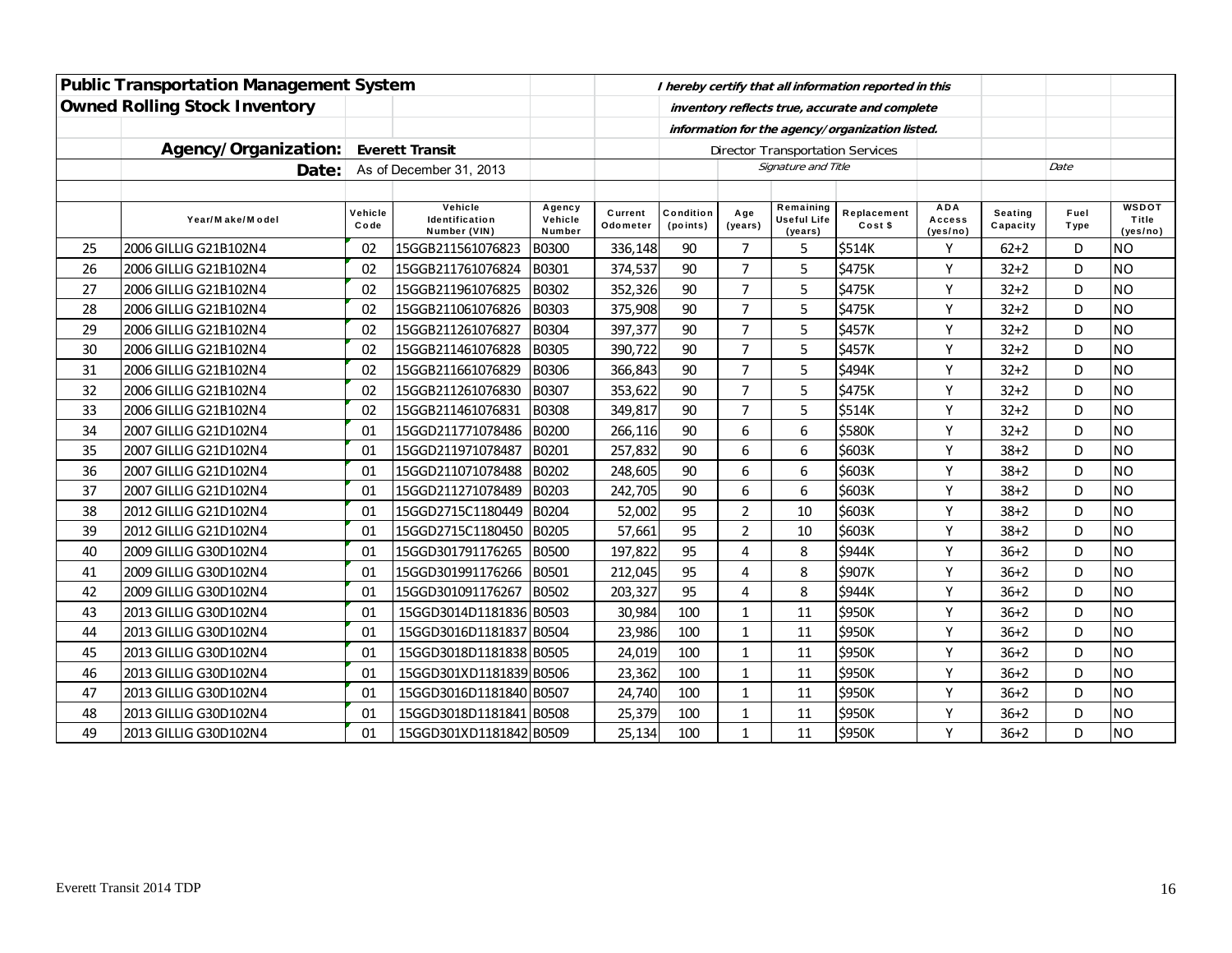|    | <b>Public Transportation Management System</b> |                        |                                           |                             |                     |                                                 |                | I hereby certify that all information reported in this |                        |                                  |                     |              |                                   |
|----|------------------------------------------------|------------------------|-------------------------------------------|-----------------------------|---------------------|-------------------------------------------------|----------------|--------------------------------------------------------|------------------------|----------------------------------|---------------------|--------------|-----------------------------------|
|    | <b>Owned Rolling Stock Inventory</b>           |                        |                                           |                             |                     | inventory reflects true, accurate and complete  |                |                                                        |                        |                                  |                     |              |                                   |
|    |                                                |                        |                                           |                             |                     | information for the agency/organization listed. |                |                                                        |                        |                                  |                     |              |                                   |
|    | Agency/Organization:                           | <b>Everett Transit</b> |                                           |                             |                     |                                                 |                | <b>Director Transportation Services</b>                |                        |                                  |                     |              |                                   |
|    | Date:                                          |                        | As of December 31, 2013                   |                             |                     |                                                 |                | Signature and Title                                    |                        |                                  |                     | Date         |                                   |
|    |                                                |                        |                                           |                             |                     |                                                 |                |                                                        |                        |                                  |                     |              |                                   |
|    | Year/Make/Model                                | Vehicle<br>Code        | Vehicle<br>Identification<br>Number (VIN) | Agency<br>Vehicle<br>Number | Current<br>Odometer | Condition<br>(points)                           | Age<br>(years) | Remaining<br>Useful Life<br>(years)                    | Replacement<br>Cost \$ | <b>ADA</b><br>Access<br>(yes/no) | Seating<br>Capacity | Fuel<br>Type | <b>WSDOT</b><br>Title<br>(yes/no) |
| 50 | 2004 ELDORADO ESCORT FE                        | 12                     | 5B4KP57GX33375388                         | B0022                       | 236,917             | 50                                              | 9              | 0                                                      | \$126K                 | Y                                | $13+2$              | G            | NO                                |
| 51 | 2004 ELDORADO ESCORT FE                        | 12                     | 5B4KP57GX33375391                         | B0023                       | 251,235             | 50                                              | 9              | $\mathbf 0$                                            | \$137K                 | Y                                | $13+2$              | G            | <b>NO</b>                         |
| 52 | 2004 ELDORADO ESCORT FE                        | 12                     | 5B4KP57G133375389                         | <b>B0024</b>                | 232,191             | 50                                              | 9              | $\pmb{0}$                                              | \$137K                 | Y                                | $13 + 2$            | G            | <b>NO</b>                         |
| 53 | 2004 ELDORADO ESCORT FE                        | 12                     | 5B4KP57G833375390                         | <b>B0025</b>                | 226,572             | 50                                              | 9              | $\pmb{0}$                                              | \$136K                 | Y                                | $13+2$              | G            | <b>NO</b>                         |
| 54 | 2004 ELDORADO ESCORT FE                        | 12                     | 5B4KP57G133375392                         | B0026                       | 211,953             | 50                                              | 9              | $\mathbf 0$                                            | \$137K                 | Y                                | $13 + 2$            | G            | <b>NO</b>                         |
| 55 | 2004 ELDORADO ESCORT FE                        | 12                     | 5B4KP57G333375393                         | B0027                       | 226,695             | 50                                              | 9              | $\pmb{0}$                                              | \$124K                 | Y                                | $13 + 2$            | G            | <b>NO</b>                         |
| 56 | 2007 CHEV C4500                                | 11                     | 1GBE4V1G47F420603                         | B0030                       | 225,233             | 80                                              | 6              | $\mathbf{1}$                                           | \$115K                 | Y                                | $13+2$              | G            | <b>NO</b>                         |
| 57 | 2007 CHEV C4500                                | 11                     | 1GBE4V1G67F420635                         | B0031                       | 217,809             | 80                                              | 6              | $\mathbf{1}$                                           | \$115K                 | Y                                | $13+2$              | G            | <b>NO</b>                         |
| 58 | 2007 CHEV C4500                                | 11                     | 1GBE4V1G47F420682                         | <b>B0032</b>                | 229,246             | 80                                              | 6              | $\mathbf{1}$                                           | \$115K                 | Y                                | $13 + 2$            | G            | <b>NO</b>                         |
| 59 | 2007 CHEV C4500                                | 11                     | 1GBE4V1G57F420707                         | <b>B0033</b>                | 239,123             | 80                                              | 6              | $\mathbf{1}$                                           | \$115K                 | Y                                | $13+2$              | G            | <b>NO</b>                         |
| 60 | 2007 CHEV C4500                                | 11                     | 1GBE4V1G07F420792                         | <b>B0034</b>                | 189,842             | 80                                              | 6              | $\mathbf{1}$                                           | \$115K                 | Y                                | $13 + 2$            | G            | <b>NO</b>                         |
| 61 | 2007 CHEV C4500                                | 11                     | 1GBE4V1G17F420817                         | <b>B0035</b>                | 213,183             | 80                                              | 6              | $\mathbf{1}$                                           | \$115K                 | Y                                | $13 + 2$            | G            | <b>NO</b>                         |
| 62 | 2007 CHEV C4500                                | 11                     | 1GBE4V1G37F420835                         | <b>B0036</b>                | 199,762             | 80                                              | 6              | $1\,$                                                  | \$115K                 | Υ                                | $13 + 2$            | G            | <b>NO</b>                         |
| 63 | 2007 CHEV C4500                                | 11                     | 1GBE4V1G47F420858                         | <b>B0037</b>                | 220,304             | 80                                              | 6              | $\mathbf{1}$                                           | \$115K                 | Y                                | $13 + 2$            | G            | <b>NO</b>                         |
| 64 | 2007 CHEV C4500                                | 11                     | 1GBE4V1G67F424717                         | <b>B0038</b>                | 195,687             | 80                                              | 6              | $\mathbf{1}$                                           | \$116K                 | Y                                | $13 + 2$            | G            | <b>NO</b>                         |
| 65 | 2007 CHEV C4500                                | 11                     | 1GBE4V1G67F424765                         | B0039                       | 207,501             | 80                                              | 6              | $\mathbf 1$                                            | \$116K                 | Υ                                | $13 + 2$            | G            | <b>NO</b>                         |
| 66 | 2007 CHEV C4500                                | 11                     | 1GBE4V1GX7F426423                         | B0040                       | 205,195             | 80                                              | 6              | $\mathbf{1}$                                           | \$116K                 | Y                                | $13+2$              | G            | <b>NO</b>                         |
| 67 | 2007 CHEV C4500                                | 11                     | 1GBE4V1G37F426554                         | B0041                       | 205,464             | 80                                              | 6              | $\mathbf{1}$                                           | \$116K                 | Y                                | $13 + 2$            | G            | <b>NO</b>                         |
| 68 | 2007 CHEV C4500                                | 11                     | 1GBE4V1G67F426712                         | <b>B0042</b>                | 200,136             | 80                                              | 6              | $\mathbf{1}$                                           | \$116K                 | Υ                                | $13 + 2$            | G            | <b>NO</b>                         |
| 69 | 2011 CHRYSLER                                  | 11                     | 2D4RN4DG5BR718477                         | B0043                       | 5,532               | 100                                             | 3              | 4                                                      | \$50K                  | Y                                | $5 + 1$             | G            | <b>NO</b>                         |
| 70 | 2011 CHRYSLER                                  | 11                     | 2D4RN4DG5BR718478                         | <b>B0044</b>                | 7,800               | 100                                             | 3              | 4                                                      | \$50K                  | Y                                | $5 + 1$             | G            | <b>NO</b>                         |
| 71 | 2011 CHRYSLER                                  | 11                     | 2D4RN4DG5BR718479                         | <b>B0045</b>                | 13,102              | 100                                             | 3              | $\overline{4}$                                         | \$50K                  | Υ                                | $5 + 1$             | G            | <b>NO</b>                         |
| 72 | 2011 CHRYSLER                                  | 11                     | 2D4RN4DG5BR718480                         | B0046                       | 12,261              | 100                                             | 3              | 4                                                      | \$50K                  | Υ                                | $5 + 1$             | G            | <b>NO</b>                         |
| 73 | 2013 International- Aero Elite                 | 11                     | 5WEASSKM6DJ297508 B0047                   |                             | 13,345              | 100                                             | $\mathbf{1}$   | 6                                                      | \$160K                 | v                                | $13 + 2$            | D            | <b>NO</b>                         |
| 74 | 2013 International- Aero Elite                 | 11                     | 5WEASSKM8DJ297509 B0048                   |                             | 18,327              | 100                                             | $\mathbf{1}$   | 6                                                      | \$160K                 | y                                | $13 + 2$            | D            | <b>NO</b>                         |
| 75 | 2013 International- Aero Elite                 | 11                     | 5WEASSKM4DJ297510 B0049                   |                             | 15,599              | 100                                             | $\mathbf{1}$   | 6                                                      | \$160K                 | y                                | $13 + 2$            | D            | <b>NO</b>                         |
| 76 | 2013 International- Aero Elite                 | 11                     | 5WEASSKM6DJ297511 B0050                   |                             | 17,108              | 100                                             | $\mathbf{1}$   | $\boldsymbol{6}$                                       | \$160K                 | y                                | $13+2$              | D            | <b>NO</b>                         |
| 77 | 2013 International- Aero Elite                 | 11                     | 5WEASSKM8DJ297512 B0051                   |                             | 18,098              | 100                                             | $\mathbf{1}$   | 6                                                      | \$160K                 | v                                | $13 + 2$            | D            | <b>NO</b>                         |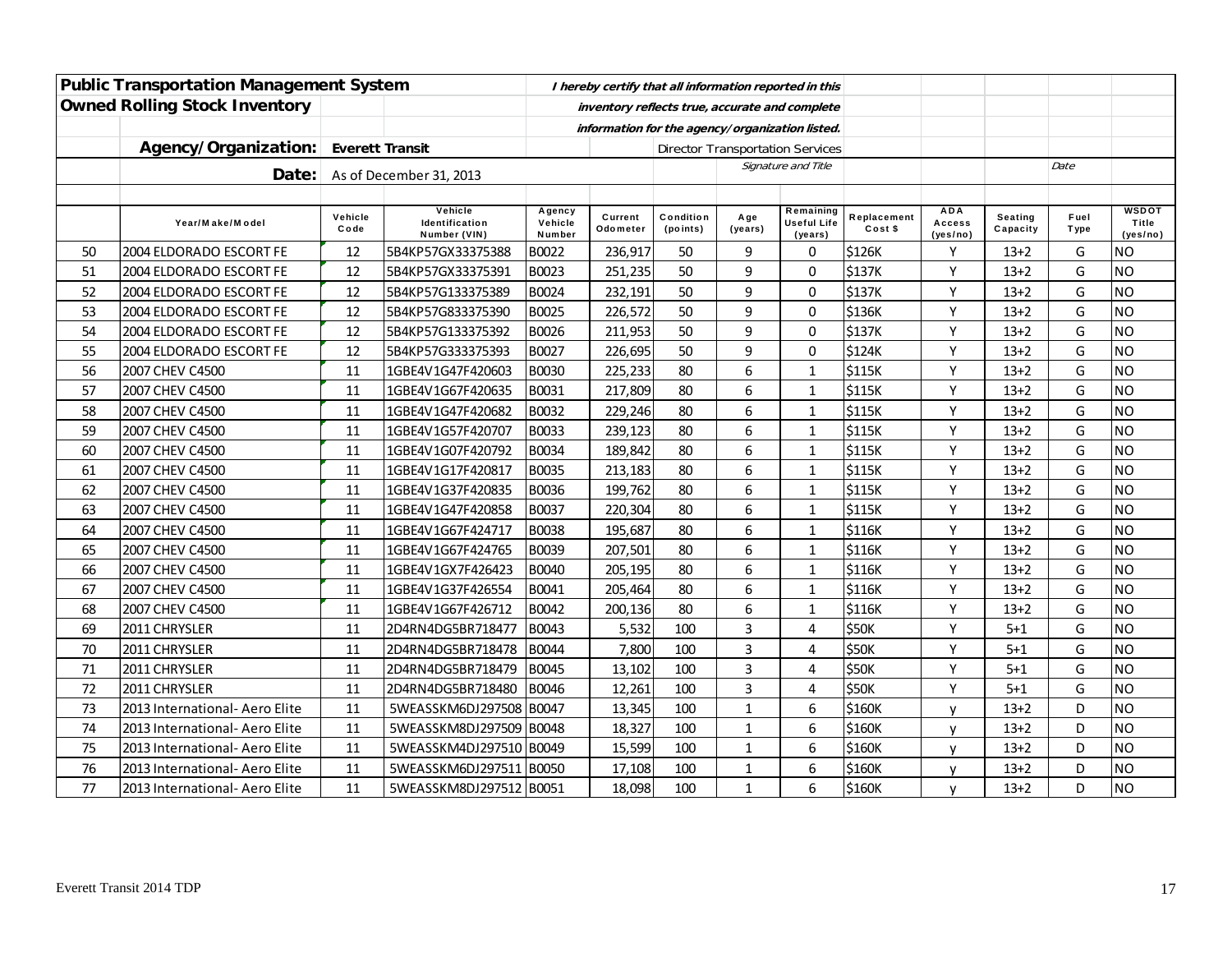# **System Map**

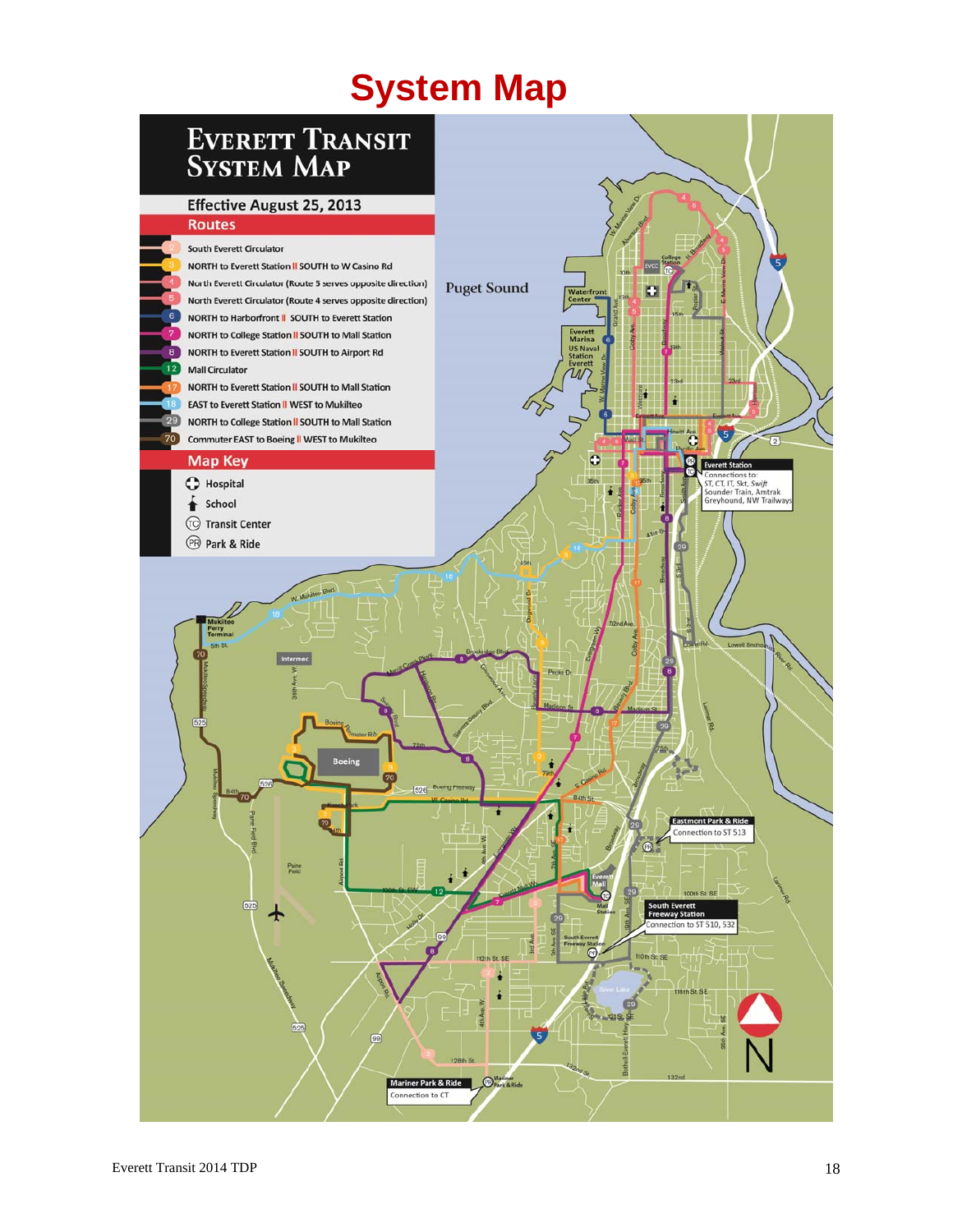# **Instructions**

### **Public Transportation Management System Instructions for Asset Inventories**

### **Rolling Stock Form**

Every vehicle used primarily for the transportation of passengers shall be reported on the Owned Rolling Stock Inventory. For the purposes of establishing a base year inventory, the information required will include: year/make/model; vehicle code; vehicle identification number (VIN); agency vehicle number; current odometer; condition; age; remaining useful life; replacement cost; ADA access; seating capacity; fuel type; and WSDOT title. A more complete definition of these inventory categories is provided below.

### **Facility Form**

Every facility which has a replacement value of \$25,000 or greater shall be reported on the Owned Facilities Inventory. Facilities of a lesser value may be reported at the agency's discretion. For the purposes of establishing a base year inventory, the information required will include: facility code, facility name (or address); condition; age; remaining useful life; replacement cost; detailed facility description; and any comments about the facility which the reporting agency wishes to have noted. A more complete definition of these inventory categories is provided below.

### **Equipment Form**

Every piece of equipment which has a replacement value of \$100,000 or greater shall be reported on the Owned Equipment Inventory. Equipment with a value less than \$100,000 may be reported at the discretion of the reporting agency. Equipment is considered to be anything that is not permanently installed or an integral part of a facility, exclusive of rolling stock utilized in transporting the public. For the purposes of establishing a base year inventory, the information required will include: equipment code or type; condition; age; remaining useful life; replacement cost; and, any additional description or comments about the equipment which the reporting agency wishes to have noted. A more complete definition of these inventory categories is provided below.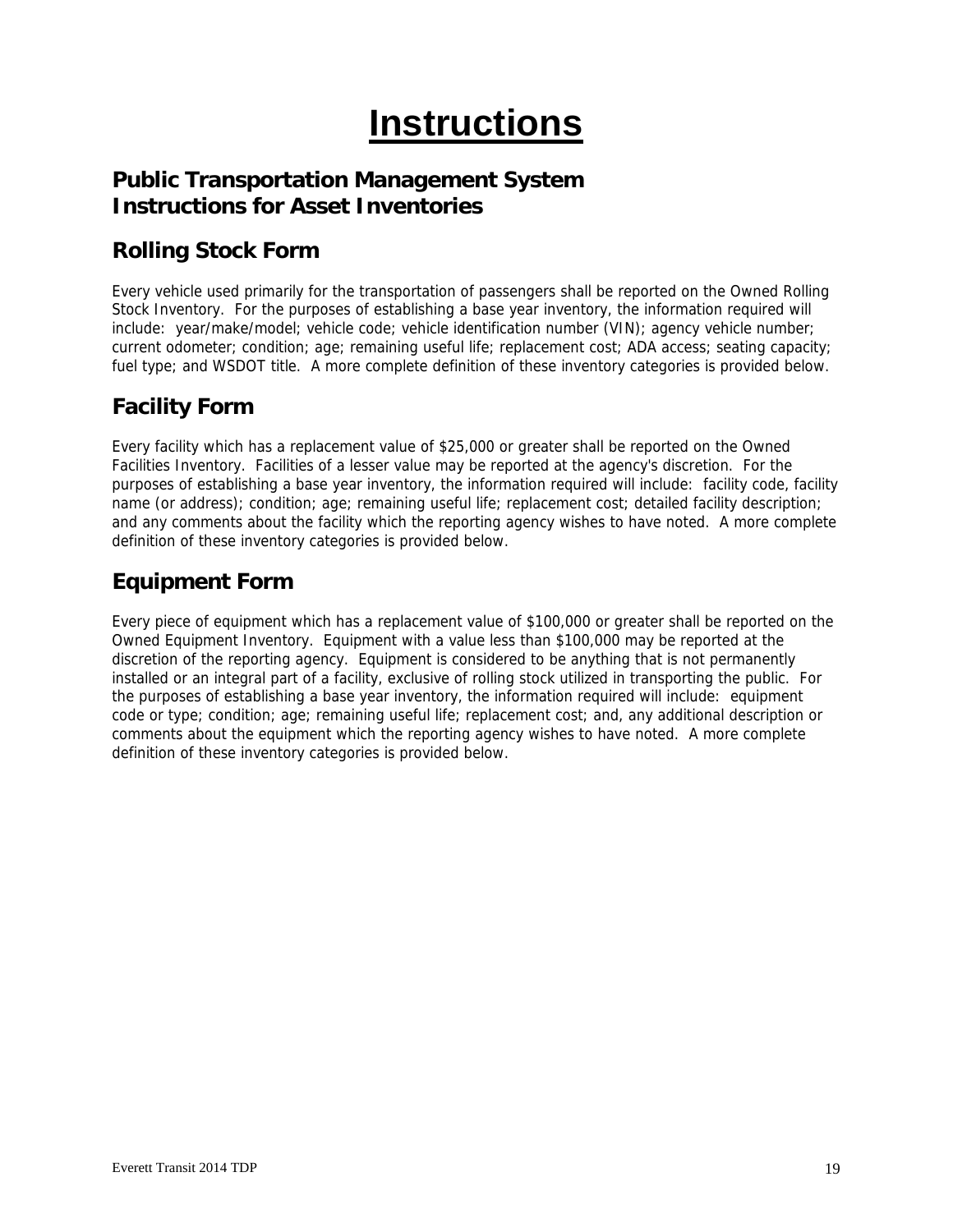# **Inventory Definitions**

| Year/Make/Model                   | Year: Year of vehicle manufacture.<br>Make: The name of the manufacturer of the vehicle.<br>Model: Name or number of vehicle model.                                                                                                                                                                                                                                                                                          |  |
|-----------------------------------|------------------------------------------------------------------------------------------------------------------------------------------------------------------------------------------------------------------------------------------------------------------------------------------------------------------------------------------------------------------------------------------------------------------------------|--|
| Vehicle Code or Equipment<br>Code | A table of rolling stock categories provided below assigns a code for each<br>vehicle type. A list of examples of equipment types and code number is<br>shown below.                                                                                                                                                                                                                                                         |  |
| Condition                         | The point rating that best describes the condition of the asset.<br>Maintenance staff should be involved in establishing the condition score.<br>If there are any issues related to the asset that are considered significant<br>enough to be noted, please provide a comment in the appropriate column<br>or attach an additional comment page. Example might be plans for<br>rehabilitation or identification of "lemons". |  |
| Age                               | Years since the facility was completed and opened for use or years since<br>the manufacture of equipment or vehicle.                                                                                                                                                                                                                                                                                                         |  |
| Remaining Useful Life             | The estimated number of years that the asset will be able to carry out its<br>intended purpose before being replaced.                                                                                                                                                                                                                                                                                                        |  |
| Replacement Cost                  | The current year estimated purchase price for a new vehicle or equipment<br>of this type. The current year estimated replacement cost for a new<br>facility on the same site. Do not include costs for replacement of the land<br>on which the facility is located.                                                                                                                                                          |  |
| Seating Capacity                  | Number of seats available to the public (includes driver for rideshare<br>vehicles). Indicate the number of positions for wheelchairs as '+' and<br>indicate that number (example: $30+2$ ).                                                                                                                                                                                                                                 |  |
| Fuel Type                         | Indicate the fuel type by listing the appropriate letter: diesel (D),<br>gasoline (G), biodiesel (BD), electric (E), diesel/electric (DE), compressed<br>natural gas (CNG).                                                                                                                                                                                                                                                  |  |
| <b>WSDOT Title</b>                | Is the title to this vehicle currently held by WSDOT?                                                                                                                                                                                                                                                                                                                                                                        |  |
| Comments                          | If there are any issues related to the asset that are considered significant,<br>they should be noted. If your comments exceed two lines, please attach<br>a separate comment page.                                                                                                                                                                                                                                          |  |
|                                   | Examples of comments regarding equipment or rolling stock might be<br>plans for rehabilitation, elimination, or anticipated replacement due to<br>changes in technology or other requirements.                                                                                                                                                                                                                               |  |
|                                   | Examples for facility comments might be plans for rehabilitation,<br>elimination, or anticipated relocation of some functions from this site to<br>another. Problems with specific subsystems or issues regarding ability to<br>address regulatory requirements might be noted here.                                                                                                                                         |  |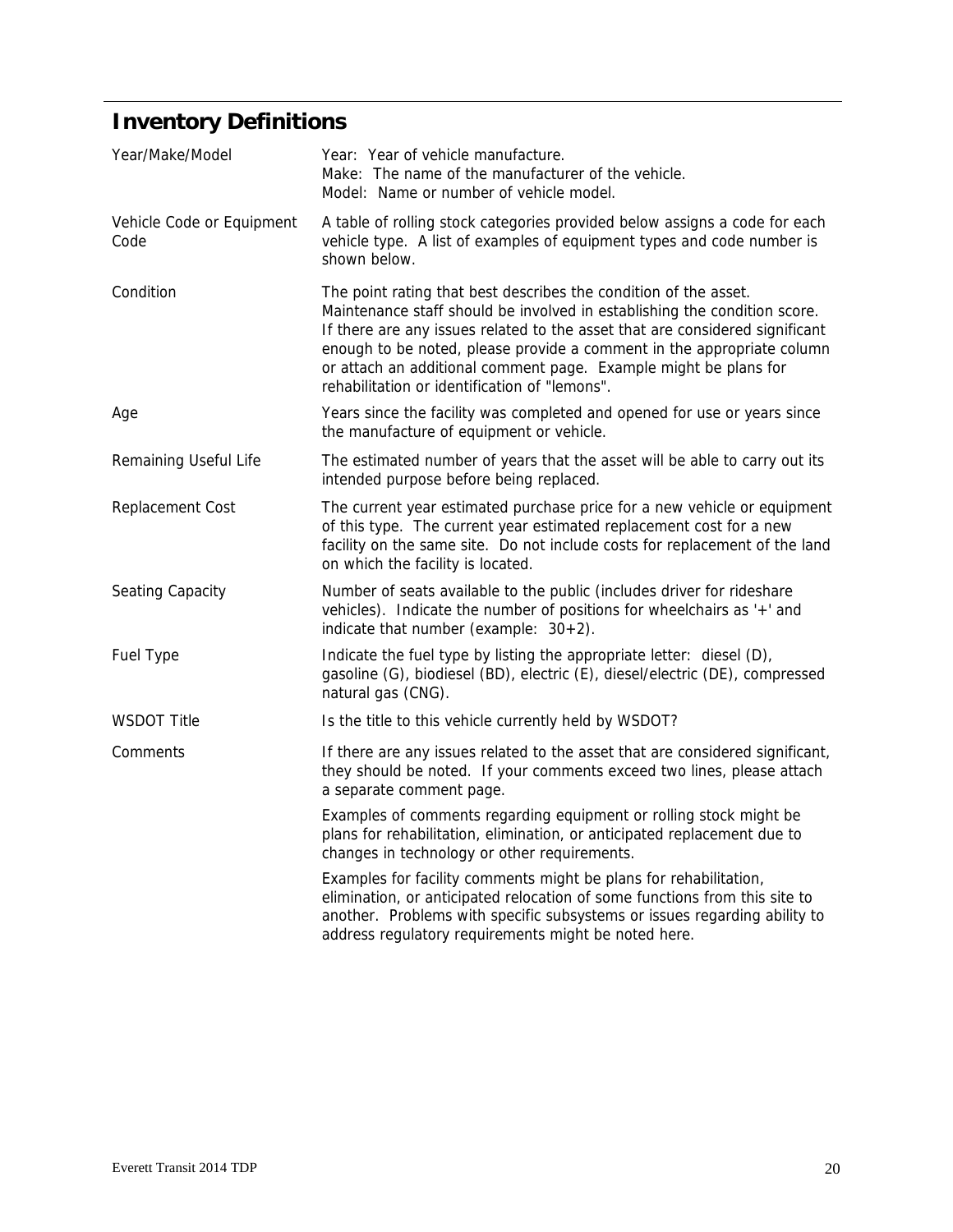### **Vehicle Codes**

| 01 | Bus - 40 ft.                     | 15 | Rail Cars - LRT                      |
|----|----------------------------------|----|--------------------------------------|
| 02 | Bus - 35 ft.                     | 16 | Rail Cars - Rapid                    |
| 03 | Bus - 30 ft.                     | 17 | Rail Cars - Commuter Self-Propelled  |
| 04 | Bus $-$ < 30 ft.                 | 18 | Rail Cars - Commuter Trailer         |
| 05 | <b>Bus</b> - articulated         | 19 | Rail Cars - Trolley                  |
| 06 | Bus - Intercity                  | 20 | Rail Cars - Intercity                |
| 07 | <b>Bus</b> - Trolley             | 21 | Locomotive                           |
| 08 | <b>Bus - Trolley Articulated</b> | 22 | Cable Car                            |
| 09 | Bus - Double Deck                | 23 | People Mover                         |
| 10 | <b>Bus - Dual Propulsion</b>     | 24 | Car - Incline Railway                |
| 11 | Cutaway (under 30 ft.)           | 25 | Fixed Guideway Cars (e.g., Monorail) |
| 12 | Body-on-Chassis (under 30 ft.)   | 26 | <b>Ferry Boats</b>                   |
| 13 | Van - Vanpool                    | 27 | <b>Streetcar Replicas</b>            |
| 14 | Van - Special Service            | 28 | Other                                |

### **Facility Codes**

| 01 | <b>Power Distribution Substations</b>     | 13 | Incline Railway                               |
|----|-------------------------------------------|----|-----------------------------------------------|
| 02 | <b>Tunnels</b>                            | 14 | <b>Track System</b>                           |
| 03 | <b>Bridges</b>                            | 15 | Overhead Power Distribution System            |
| 04 | Elevated Right of Way/Track               | 16 | Passenger Amenities (Shelter, Restrms, etc.)  |
| 05 | People Mover                              | 17 | Terminals, Intermodal                         |
| 06 | <b>Transit Center</b>                     | 18 | Toll Booths                                   |
| 07 | <b>Boarding Platforms/Stations/Floats</b> | 19 | Uncovered Bus Storage                         |
| 08 | Pedestrian Access Facilities              | 20 | <b>Covered Bus Storage</b>                    |
| 09 | Park and Ride Lots                        | 21 | Wash Islands/Fuel Islands                     |
| 10 | <b>Administration Building</b>            | 22 | Warehouse/Storage                             |
| 11 | Maintenance Building                      | 23 | Multifunctional (Ops. & Maint.; Ops & Admin.) |
| 12 | Rail Yards/Shop                           | 24 | Other                                         |

### **Equipment Codes**

- 01 Line Equipment/Structures
- 02 Fare Collection Equipment (Stationary)
- 03 Surveillance/Security System
- 04 Automated Data Processing or Computer Hardware/Software Systems
- 05 Support Vehicles/Vessels
- 06 Work Trains
- 07 Train Control/Signal Systems
- 08 Radio System (Stationary)
- 09 Shop equipment (Other than permanently installed; e.g. port hoist)
- 10 Signage systems
- 11 Navigational Devices (ex. Dolphins & wingwalls)
- 12 Life Safety Equipment
- 13 Bicycle Locker/Racks (Stationary)
- 14 Accessibility Devices
- 15 Power Distribution Control and Monitoring System
- 16 Other (Be sure to include complete description)